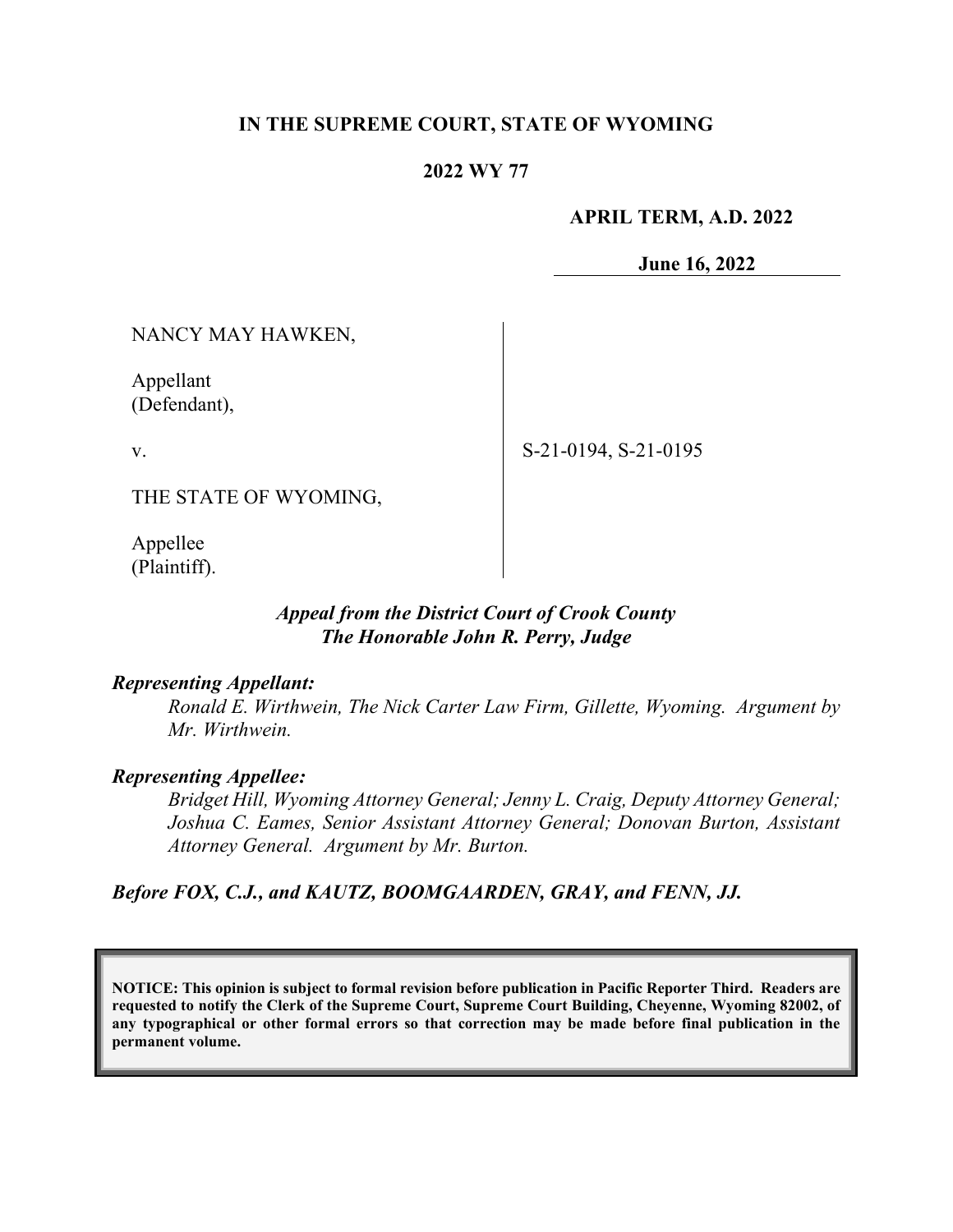## **FOX, Chief Justice.**

[¶1] Nancy Hawken entered a conditional plea of guilty to felony driving under the influence. On appeal, she claims the district court erred in denying her motion to suppress evidence obtained after law enforcement entered her home without a warrant or consent. We reverse and remand.

### *ISSUES*

[¶2] We restate the issues on appeal as follows:

1. Did the district court err when it denied Ms. Hawken's motion to suppress the evidence against her based on its conclusion that her husband consented to entry of her home?

2. Does the unlawful entry of the Hawken home require suppression of the evidence obtained as a result of that entry?

## *FACTS*

[¶3] On December 15, 2020, Wyoming Highway Patrol Trooper Josh Undeberg received a report that a vehicle had crashed in a ditch near Sundance, Wyoming, and that the driver appeared intoxicated. When he arrived at the scene, he opened and checked the vehicle and found no one in it, but he detected a strong odor of alcohol. He ran the vehicle's plates and discovered it belonged to Nancy Hawken, who lived about three miles away.

[¶4] Trooper Undeberg drove to Ms. Hawken's home, and as he approached, he observed tire tracks in the fresh snow where it appeared a vehicle had turned out of the driveway and onto the highway. From this he deduced that Ms. Hawken had received a ride home. He then parked and encountered a man standing outside the home, who identified himself as Tyler Hawken, Ms. Hawken's husband.

[¶5] Trooper Undeberg asked to speak with Ms. Hawken, and Mr. Hawken replied that she was not home. Trooper Undeberg said he knew she was home because he had talked to the person who dropped her off, though that was untrue. Mr. Hawken asked what was going on, and Trooper Undeberg told him about the car. Mr. Hawken said he knew about the accident and had been about to go look at it. Trooper Undeberg repeated that he wanted to talk to Ms. Hawken, and Mr. Hawken said he would go get her.

[¶6] Mr. Hawken walked toward the house and entered the home's mudroom. Mr. Hawken did not invite the trooper to follow him into the mudroom, and the record contains no indication Trooper Undeberg requested permission to follow him. Nonetheless, Trooper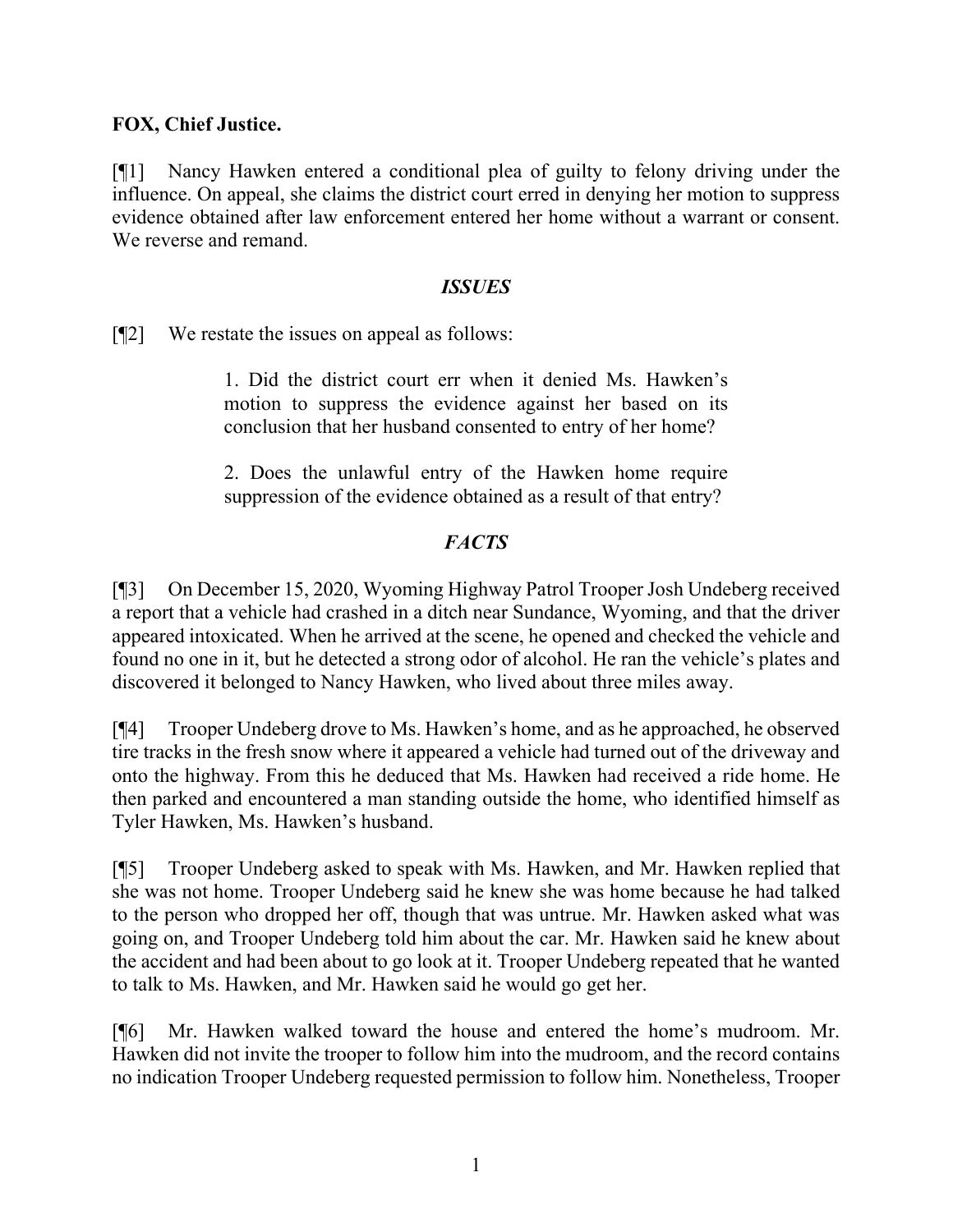Undeberg followed, and as he stepped into the house, Mr. Hawken said, "Wait right here." Trooper Undeberg testified:

> There were a couple statements made as we were going into the house; he was in the house, I was coming into the house, and he said, "Wait right here," and then there was  $-$  so  $I - I$ stopped inside of the mudroom and there was one point when he was going through the other door, he said, "I'll be right back."

[¶7] Trooper Undeberg waited in the mudroom as requested. He heard Mr. Hawken talking with a woman he assumed was Ms. Hawken, and heard him say, "The sheriffs are here. You need to go out and talk to them." When the conversation between the Hawkens became heated, Trooper Undeberg called Mr. Hawken back to the mudroom to avoid a possible altercation. Mr. Hawken returned, and Ms. Hawken followed him.

[¶8] Trooper Undeberg told Ms. Hawken to come outside with him to his car so they could talk about what happened with her vehicle. Ms. Hawken complied, and, because she had trouble maintaining her balance, Trooper Undeberg helped her walk to his car. After questioning her, Trooper Undeberg arrested her for driving under the influence. Ms. Hawken's breathalyzer test at the detention center indicated a blood alcohol concentration of  $.260%$ .

[¶9] The State charged Ms. Hawken with driving under the influence, driving with a suspended license, driving without an interlock device, and failure to maintain a single lane. It also moved to revoke her probation.

[¶10] Ms. Hawken filed a motion to suppress, claiming that Trooper Undeberg unlawfully entered her home, and that any statements or evidence gained as a result of that unlawful entry should be suppressed. The district court found that Mr. Hawken voluntarily consented to Trooper Undeberg's entry into the home and denied her motion.

[¶11] Ms. Hawken entered a conditional guilty plea to one count of felony driving under the influence and agreed to admit the allegations against her in the probation revocation proceeding. The court revoked her probation and reinstated the sentence of thirty to sixty months for that offense. It sentenced her to a term of five to seven years imprisonment for the felony driving under the influence count, to be served concurrently with the reinstated sentence on her probation revocation. Ms. Hawken timely appealed.

# *STANDARD OF REVIEW*

[¶12] Ms. Hawken challenges the district court's denial of her motion to suppress under the Fourth Amendment to the United States Constitution.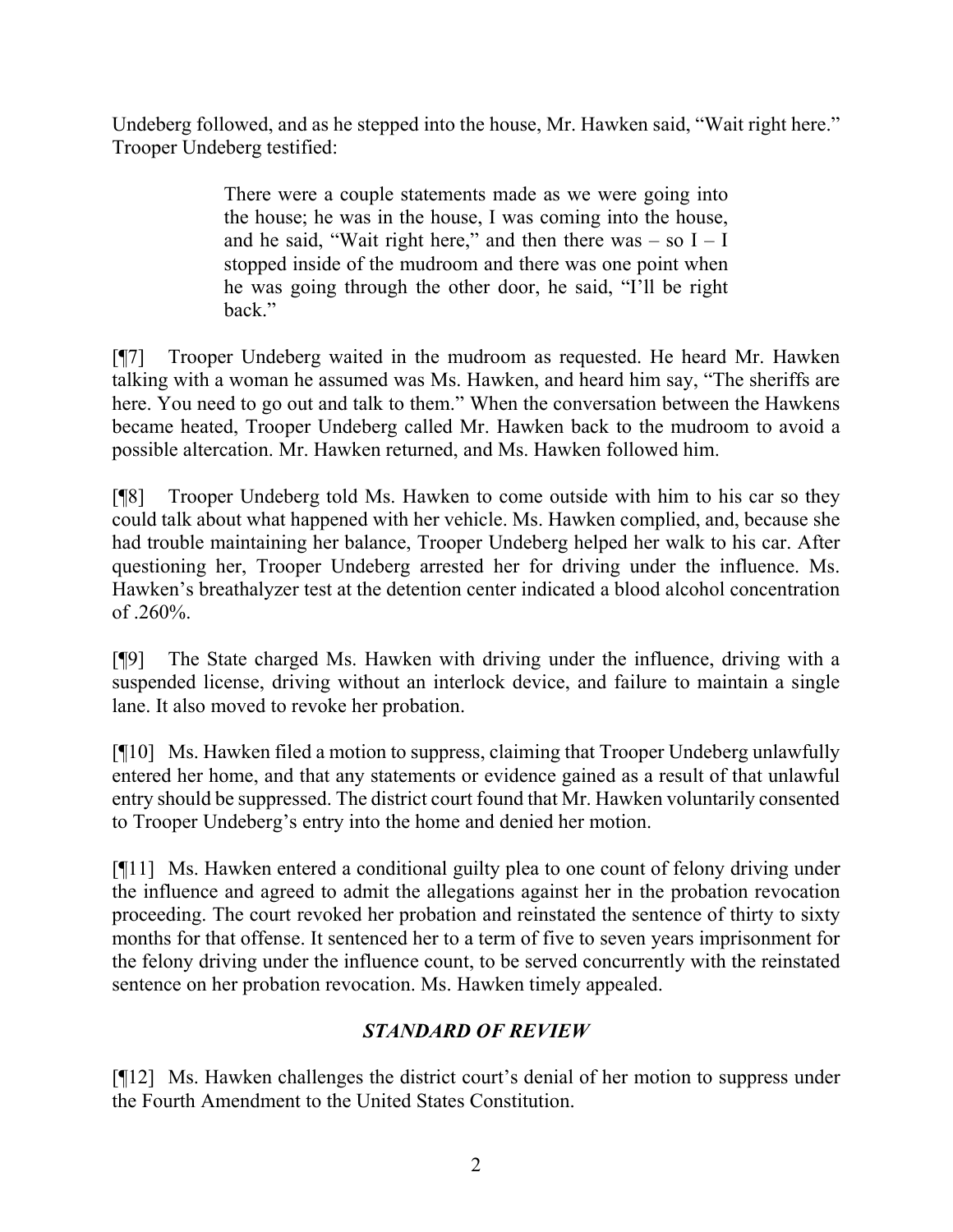In reviewing a denial of a motion to suppress evidence, we adopt the district court's factual findings unless those findings are clearly erroneous. *Rodriguez v. State*, 2018 WY 134, ¶ 15, 430 P.3d 766, 770 (Wyo. 2018) (citing *Jennings v. State*, 2016 WY 69, ¶ 8, 375 P.3d 788, 790 (Wyo. 2016)). We view the evidence in the light most favorable to the district court's decision because the court conducted the hearing and had the opportunity to "assess the witnesses' credibility, weigh the evidence and make the necessary inferences, deductions and conclusions." *Kunselman v. State*, 2008 WY 85, ¶ 9, 188 P.3d 567, 569 (Wyo. 2008) (quoting *Hembree v. State*, 2006 WY 127 ¶ 7, 143 P.3d 905, 907 (Wyo. 2006)). "On those issues where the district court has not made specific findings of fact, this Court will uphold the general ruling of the court below if supported by any reasonable view of the evidence." *Feeney v. State*, 2009 WY 67, ¶ 9, 208 P.3d 50, 53 (Wyo. 2009) (citing *Neilson v. State*, 599 P.2d 1326, 1330 (Wyo. 1979)).

*Pryce v. State*, 2020 WY 151, ¶ 16, 477 P.3d 90, 94-95 (Wyo. 2020) (quoting *Brown v. State*, 2019 WY 42, ¶ 10, 439 P.3d 726, 730 (Wyo. 2019)). However, the underlying question of whether the search and seizure was constitutional is a question of law, which we review de novo. *Fuller v. State*, 2021 WY 36, ¶ 8, 481 P.3d 1131, 1133 (Wyo. 2021) (quoting *Robinson v. State*, 2019 WY 125, ¶ 20, 454 P.3d 149, 156 (Wyo. 2019)).

### *DISCUSSION*

### *I. Trooper Undeberg did not have consent to enter the Hawken house.*

[¶13] Ms. Hawken contends the district court erred in denying her motion to suppress because the record does not support a finding that Mr. Hawken consented to Trooper Undeberg's entry into the Hawken home. The parties agree that Mr. Hawken did not expressly consent to Trooper Undeberg's entry. The question, in this case of first impression for this Court, is whether the district court could conclude that he gave implied consent to Trooper Undeberg's entry.<sup>[1](#page-3-0)</sup>

[¶14] The United States Supreme Court recently reaffirmed the role of the Fourth Amendment in preserving the sanctity of the home.

<span id="page-3-0"></span> $<sup>1</sup>$  Ms. Hawken argues that the evidence should have been suppressed under both the Fourth Amendment of</sup> the United States Constitution and Article 1, Section 4 of the Wyoming Constitution, but her plea agreement reserved only the right to appeal the district court's Fourth Amendment ruling. We do not consider issues not reserved in a conditional guilty plea, *Ward v. State*, 2015 WY 10, ¶ 18, 341 P.3d 408, 412 (Wyo. 2015), and we therefore address this issue under only a Fourth Amendment framework.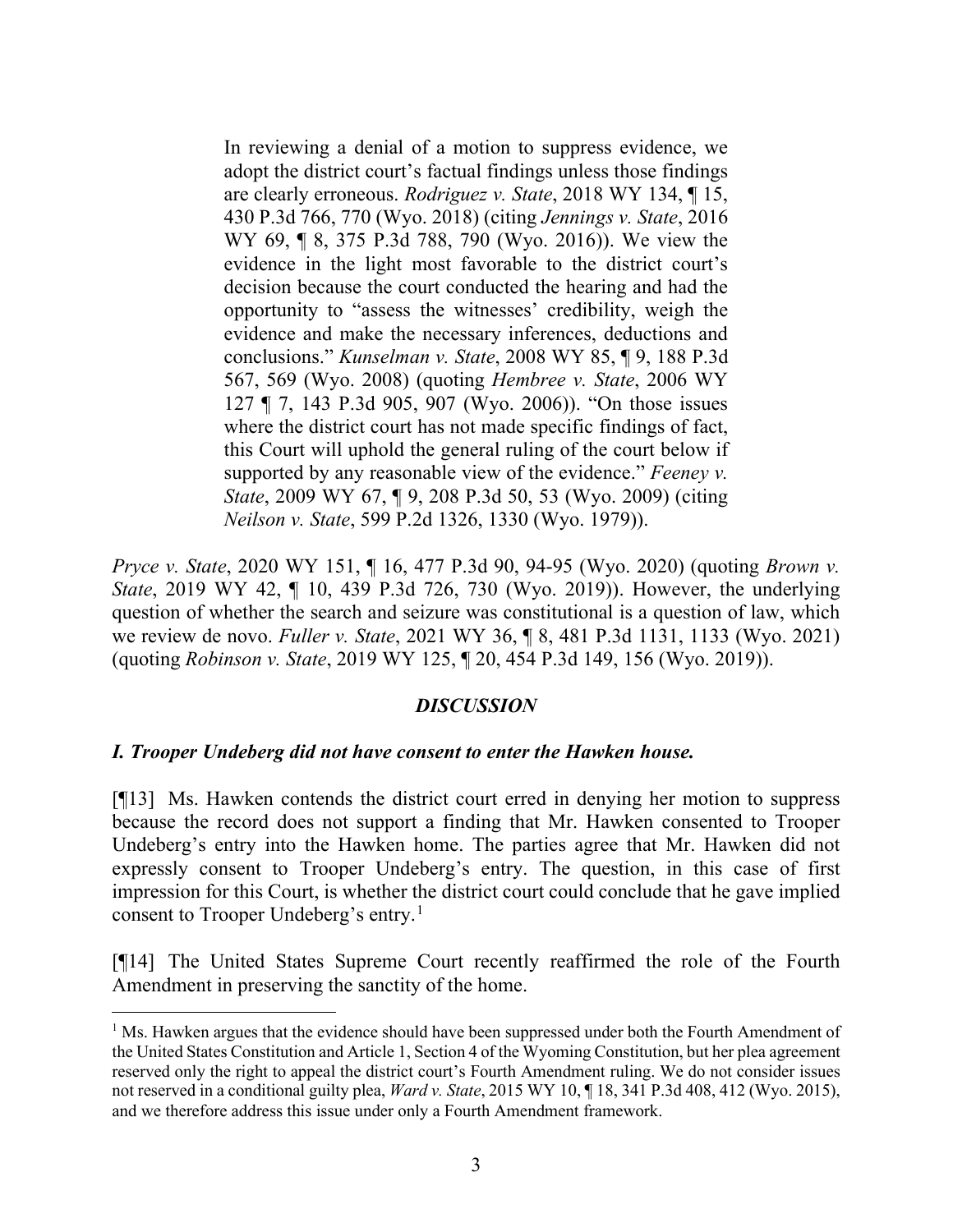The place to start is with our often-stated view of the constitutional interest at stake: the sanctity of a person's living space. "When it comes to the Fourth Amendment, the home is first among equals." *Florida v. Jardines*[, 569 U.S. 1, 6, 133](http://www.westlaw.com/Link/Document/FullText?findType=Y&serNum=2030213990&pubNum=0000780&originatingDoc=Ia73dfe9ad36f11eba0b7d6d84cf97130&refType=RP&fi=co_pp_sp_780_6&originationContext=document&vr=3.0&rs=cblt1.0&transitionType=DocumentItem&contextData=(sc.UserEnteredCitation)#co_pp_sp_780_6)  [S.Ct. 1409, 185 L.Ed.2d 495 \(2013\).](http://www.westlaw.com/Link/Document/FullText?findType=Y&serNum=2030213990&pubNum=0000780&originatingDoc=Ia73dfe9ad36f11eba0b7d6d84cf97130&refType=RP&fi=co_pp_sp_780_6&originationContext=document&vr=3.0&rs=cblt1.0&transitionType=DocumentItem&contextData=(sc.UserEnteredCitation)#co_pp_sp_780_6) At the Amendment's "very core," we have said, "stands the right of a man to retreat into his own home and there be free from unreasonable government intrusion." *Collins v. Virginia*[, 584 U. S. ––––, ––](http://www.westlaw.com/Link/Document/FullText?findType=Y&serNum=2044624679&pubNum=0000780&originatingDoc=Ia73dfe9ad36f11eba0b7d6d84cf97130&refType=RP&originationContext=document&vr=3.0&rs=cblt1.0&transitionType=DocumentItem&contextData=(sc.UserEnteredCitation)) [––, 138 S.Ct. 1663, 1670, 201 L.Ed.2d 9 \(2018\)](http://www.westlaw.com/Link/Document/FullText?findType=Y&serNum=2044624679&pubNum=0000780&originatingDoc=Ia73dfe9ad36f11eba0b7d6d84cf97130&refType=RP&originationContext=document&vr=3.0&rs=cblt1.0&transitionType=DocumentItem&contextData=(sc.UserEnteredCitation)) (internal quotation marks omitted). Or again: "Freedom" in one's own "dwelling is the archetype of the privacy protection secured by the Fourth Amendment"; conversely, "physical entry of the home is the chief evil against which it is directed." *[Payton v.](http://www.westlaw.com/Link/Document/FullText?findType=Y&serNum=1980111413&pubNum=0000780&originatingDoc=Ia73dfe9ad36f11eba0b7d6d84cf97130&refType=RP&fi=co_pp_sp_780_585&originationContext=document&vr=3.0&rs=cblt1.0&transitionType=DocumentItem&contextData=(sc.UserEnteredCitation)#co_pp_sp_780_585)  New York*[, 445 U.S. 573, 585, 587, 100 S.Ct. 1371, 63 L.Ed.2d](http://www.westlaw.com/Link/Document/FullText?findType=Y&serNum=1980111413&pubNum=0000780&originatingDoc=Ia73dfe9ad36f11eba0b7d6d84cf97130&refType=RP&fi=co_pp_sp_780_585&originationContext=document&vr=3.0&rs=cblt1.0&transitionType=DocumentItem&contextData=(sc.UserEnteredCitation)#co_pp_sp_780_585)  [639 \(1980\)](http://www.westlaw.com/Link/Document/FullText?findType=Y&serNum=1980111413&pubNum=0000780&originatingDoc=Ia73dfe9ad36f11eba0b7d6d84cf97130&refType=RP&fi=co_pp_sp_780_585&originationContext=document&vr=3.0&rs=cblt1.0&transitionType=DocumentItem&contextData=(sc.UserEnteredCitation)#co_pp_sp_780_585) (internal quotation marks omitted). The Amendment thus "draws a firm line at the entrance to the house." *Id.*[, at 590, 100 S.Ct. 1371.](http://www.westlaw.com/Link/Document/FullText?findType=Y&serNum=1980111413&pubNum=0000708&originatingDoc=Ia73dfe9ad36f11eba0b7d6d84cf97130&refType=RP&originationContext=document&vr=3.0&rs=cblt1.0&transitionType=DocumentItem&contextData=(sc.UserEnteredCitation))

*Lange v. California*, 594 U.S. \_\_\_, \_\_\_, 141 S.Ct. 2011, 2018, 210 L.Ed.2d 486 (2021).

[¶15] This Court has also recognized the important role of the Fourth Amendment in relation to the home. "The Fourth Amendment protects 'the right of the people to be secure in their persons, houses, papers, and effects, against unreasonable searches and seizures.'" *Fuller*, 2021 WY 36, ¶ 9, 481 P.3d at 1133 (quoting [U.S. Const. amend. IV\)](http://www.westlaw.com/Link/Document/FullText?findType=L&pubNum=1000583&cite=USCOAMENDIV&originatingDoc=I272421b0771511eba39cfec032d8837e&refType=LQ&originationContext=document&vr=3.0&rs=cblt1.0&transitionType=DocumentItem&contextData=(sc.UserEnteredCitation)). "Physical entry of the home is the chief evil against which the wording of the Fourth Amendment is directed." *Id*. (quoting *[United States v. United States Dist. Court for E. Dist. of Mich., S.](http://www.westlaw.com/Link/Document/FullText?findType=Y&serNum=1972127161&pubNum=0000708&originatingDoc=I272421b0771511eba39cfec032d8837e&refType=RP&fi=co_pp_sp_708_2134&originationContext=document&vr=3.0&rs=cblt1.0&transitionType=DocumentItem&contextData=(sc.UserEnteredCitation)#co_pp_sp_708_2134)  Div.*[, 407 U.S. 297, 313, 92 S.Ct. 2125, 2134, 32 L.Ed.2d 752 \(1972\)\)](http://www.westlaw.com/Link/Document/FullText?findType=Y&serNum=1972127161&pubNum=0000708&originatingDoc=I272421b0771511eba39cfec032d8837e&refType=RP&fi=co_pp_sp_708_2134&originationContext=document&vr=3.0&rs=cblt1.0&transitionType=DocumentItem&contextData=(sc.UserEnteredCitation)#co_pp_sp_708_2134). Entry into a home, no matter how limited, constitutes a search. *United States v. Jones*, 701 F.3d 1300, 1317 (10th Cir. 2012) (citing *Payton v. New York*[, 445 U.S. 573, 582 n.17, 100 S.Ct. 1371, 1377](http://www.westlaw.com/Link/Document/FullText?findType=Y&serNum=1980111413&pubNum=0000708&originatingDoc=Ib880d2b2493911e287a9c52cdddac4f7&refType=RP&originationContext=document&vr=3.0&rs=cblt1.0&transitionType=DocumentItem&contextData=(sc.UserEnteredCitation))  [n.17, 63 L.Ed.2d 639 \(1980\)\)](http://www.westlaw.com/Link/Document/FullText?findType=Y&serNum=1980111413&pubNum=0000708&originatingDoc=Ib880d2b2493911e287a9c52cdddac4f7&refType=RP&originationContext=document&vr=3.0&rs=cblt1.0&transitionType=DocumentItem&contextData=(sc.UserEnteredCitation)).

[¶16] "Warrantless searches and seizures are per se unreasonable unless they are justified by probable cause and established exceptions." *Fuller*, 2021 WY 36, ¶ 9, 481 P.3d at 1134 (quoting *Pena v. State*[, 2004 WY 115, ¶ 29, 98 P.3d 857, 870 \(Wyo. 2004\)\)](http://www.westlaw.com/Link/Document/FullText?findType=Y&serNum=2005235965&pubNum=0004645&originatingDoc=I272421b0771511eba39cfec032d8837e&refType=RP&fi=co_pp_sp_4645_870&originationContext=document&vr=3.0&rs=cblt1.0&transitionType=DocumentItem&contextData=(sc.UserEnteredCitation)#co_pp_sp_4645_870); *see also Mickelson v. State*, 906 P.2d 1020, 1024 (Wyo. 1995) ("When the threshold of a home . . . intervenes, probable cause is insufficient to warrant entry absent the presence of [an established exception] or the audience of a neutral and detached magistrate."). A search conducted pursuant to valid consent is a recognized exception to the warrant requirement. *Johnson v. State*, 2010 WY 47, ¶ 7, 228 P.3d 1306, 1310 (Wyo. 2010) (citing *Pena*[, 2004](http://www.westlaw.com/Link/Document/FullText?findType=Y&serNum=2005235965&pubNum=0004645&originatingDoc=I38cec88f4c9811dfa7ada84b8dc24cbf&refType=RP&fi=co_pp_sp_4645_870&originationContext=document&vr=3.0&rs=cblt1.0&transitionType=DocumentItem&contextData=(sc.UserEnteredCitation)#co_pp_sp_4645_870)  [WY 115, ¶ 29, 98 P.3d at 870\);](http://www.westlaw.com/Link/Document/FullText?findType=Y&serNum=2005235965&pubNum=0004645&originatingDoc=I38cec88f4c9811dfa7ada84b8dc24cbf&refType=RP&fi=co_pp_sp_4645_870&originationContext=document&vr=3.0&rs=cblt1.0&transitionType=DocumentItem&contextData=(sc.UserEnteredCitation)#co_pp_sp_4645_870) *see also United States v. Guillen*, 995 F.3d 1095, 1103 [\(10th Cir. 2021\) \("Voluntary consent is a longstanding exception to the general](http://www.westlaw.com/Link/Document/FullText?findType=Y&serNum=2005235965&pubNum=0004645&originatingDoc=I38cec88f4c9811dfa7ada84b8dc24cbf&refType=RP&fi=co_pp_sp_4645_870&originationContext=document&vr=3.0&rs=cblt1.0&transitionType=DocumentItem&contextData=(sc.UserEnteredCitation)#co_pp_sp_4645_870)  [requirement that law enforcement officers must have a warrant to enter a person's home."\)](http://www.westlaw.com/Link/Document/FullText?findType=Y&serNum=2005235965&pubNum=0004645&originatingDoc=I38cec88f4c9811dfa7ada84b8dc24cbf&refType=RP&fi=co_pp_sp_4645_870&originationContext=document&vr=3.0&rs=cblt1.0&transitionType=DocumentItem&contextData=(sc.UserEnteredCitation)#co_pp_sp_4645_870)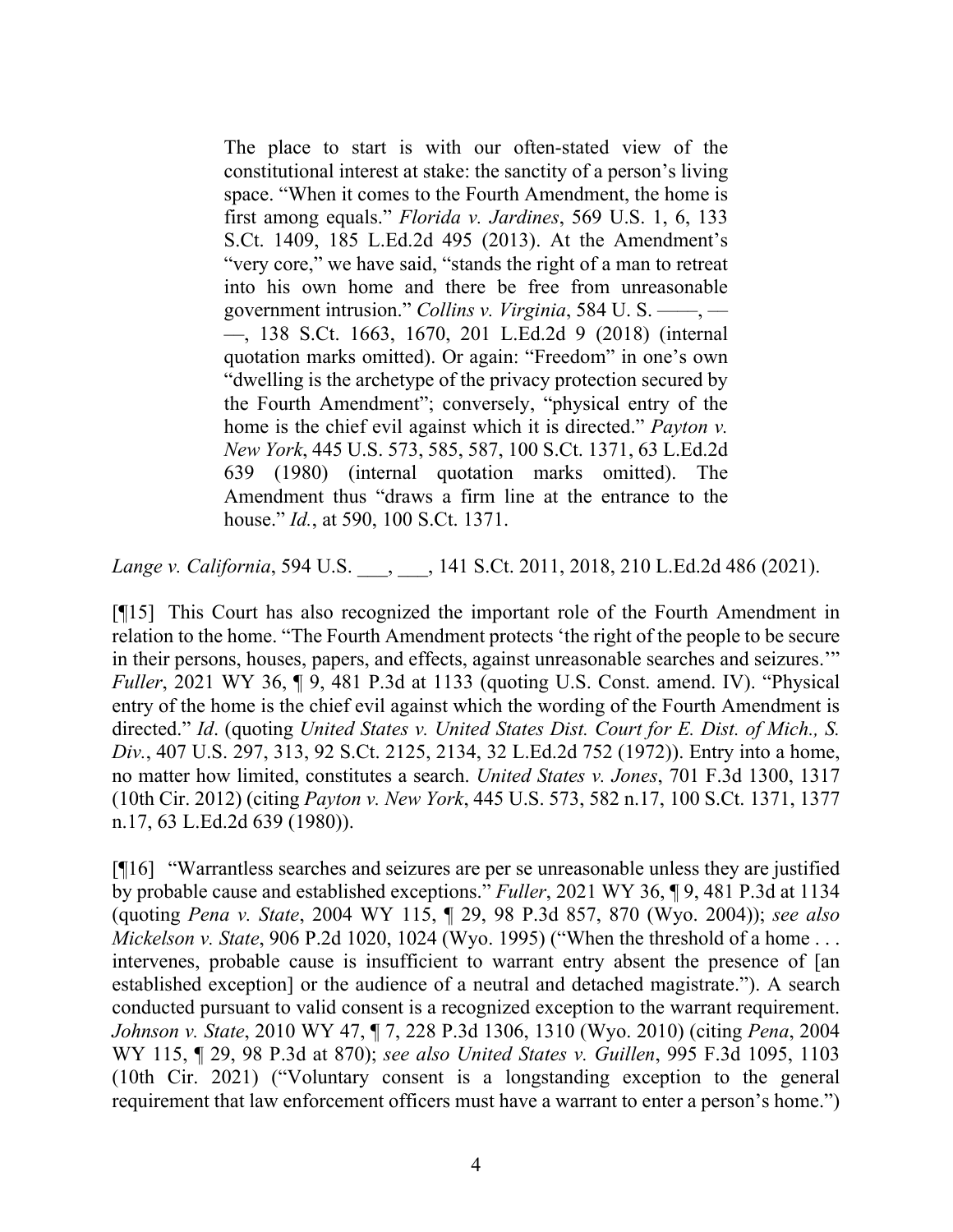(quoting *United States v. Warwick*[, 928 F.3d 939, 943 \(10th Cir. 2019\)\). I](http://www.westlaw.com/Link/Document/FullText?findType=Y&serNum=2005235965&pubNum=0004645&originatingDoc=I38cec88f4c9811dfa7ada84b8dc24cbf&refType=RP&fi=co_pp_sp_4645_870&originationContext=document&vr=3.0&rs=cblt1.0&transitionType=DocumentItem&contextData=(sc.UserEnteredCitation)#co_pp_sp_4645_870)t requires the government to prove: "(1) the officers received either express or implied consent and (2) that consent was freely and voluntarily given." *Guillen*, 995 F.3d at 1103 (citing *Jones*, 701 F.3d at 1317); *see also United States v. Guerrero*, 472 F.3d 784, 789 (10th Cir. 2007)).

[¶17] Ms. Hawken does not claim Trooper Undeberg coerced Mr. Hawken into consenting to his entry into the Hawken home, so the second prong of the required consent showing is not at issue. The question is instead whether Mr. Hawken gave implied consent with his nonverbal gestures or actions. Implied consent may be found where a reasonable officer would believe a person consented to entry based on the totality of the circumstances. *United States v. Castellanos*, 518 F.3d 965, 969-70 (8th Cir. 2008) (quoting *United States v. Jones*, 254 F.3d 692, 695 (8th Cir. 2001)); *see also O'Boyle v. State*, 2005 WY 83, ¶ 60, 117 P.3d 401, 418 (Wyo. 2005) (quoting *Grant v. State*, 2004 WY 45, ¶ 22, 88 P.3d 1016, 1021 (Wyo. 2004)). The Tenth Circuit has explained:

> Implied consent to enter a home is no less valid than explicit consent. Consent "must be clear but it need not be verbal. Consent may instead be granted through gestures or other indications of acquiescence, so long as they are sufficiently comprehensible to a reasonable officer."

*United States v. Lopez-Carillo*, 536 F.App'x 762, 768 (10th Cir. 2013) (quoting *Guerrero*, 472 F.3d at 789-90) (internal citation omitted).

[¶18] The State bears the burden of proving consent by a preponderance of the evidence. *O'Boyle*, 2005 WY 83, ¶ 60, 117 P.3d at 417 (quoting *Meadows v. State*, 2003 WY 37, ¶ 23, 65 P.3d 33, 40 (Wyo. 2003)). Applying both the Fourth Amendment and our constitution, we have said:

> [A] waiver of constitutional rights under our constitution must appear by clear and positive testimony, and, if a search or seizure is based upon the proposition that consent was given, there should be no question from the evidence that consent was "really voluntary and with a desire to invite search or further questioning, and not done merely to avoid resistance." Acquiescence and nonresistance have not been deemed sufficient . . . to establish consent.

*Johnson*, 2010 WY 47, ¶ 8, 228 P.3d at 1310 (quoting *[Seymour v. State](http://www.westlaw.com/Link/Document/FullText?findType=Y&serNum=2016243952&pubNum=0004645&originatingDoc=I38cec88f4c9811dfa7ada84b8dc24cbf&refType=RP&fi=co_pp_sp_4645_676&originationContext=document&vr=3.0&rs=cblt1.0&transitionType=DocumentItem&contextData=(sc.UserEnteredCitation)#co_pp_sp_4645_676)*, 2008 WY 61, ¶ 19, [185 P.3d 671, 677 \(Wyo. 2008\)\)](http://www.westlaw.com/Link/Document/FullText?findType=Y&serNum=2016243952&pubNum=0004645&originatingDoc=I38cec88f4c9811dfa7ada84b8dc24cbf&refType=RP&fi=co_pp_sp_4645_676&originationContext=document&vr=3.0&rs=cblt1.0&transitionType=DocumentItem&contextData=(sc.UserEnteredCitation)#co_pp_sp_4645_676); *see also United States v. Shrum*, 908 F.3d 1219, 1238 (10th Cir. 2018) ("The Government cannot meet its burden 'by showing no more than acquiescence to a claim of lawful authority.'") (quoting *[Bumper v. North Carolina](http://www.westlaw.com/Link/Document/FullText?findType=Y&serNum=1968131211&pubNum=0000780&originatingDoc=I54e07c70e90011e8a99cca37ea0f7dc8&refType=RP&fi=co_pp_sp_780_548&originationContext=document&vr=3.0&rs=cblt1.0&transitionType=DocumentItem&contextData=(sc.Keycite)#co_pp_sp_780_548)*, 391 [U.S. 543, 548-49, 88 S.Ct. 1788, 20 L.Ed.2d 797 \(1968\)\)](http://www.westlaw.com/Link/Document/FullText?findType=Y&serNum=1968131211&pubNum=0000780&originatingDoc=I54e07c70e90011e8a99cca37ea0f7dc8&refType=RP&fi=co_pp_sp_780_548&originationContext=document&vr=3.0&rs=cblt1.0&transitionType=DocumentItem&contextData=(sc.Keycite)#co_pp_sp_780_548); *State v. Daino*, 475 P.3d 354,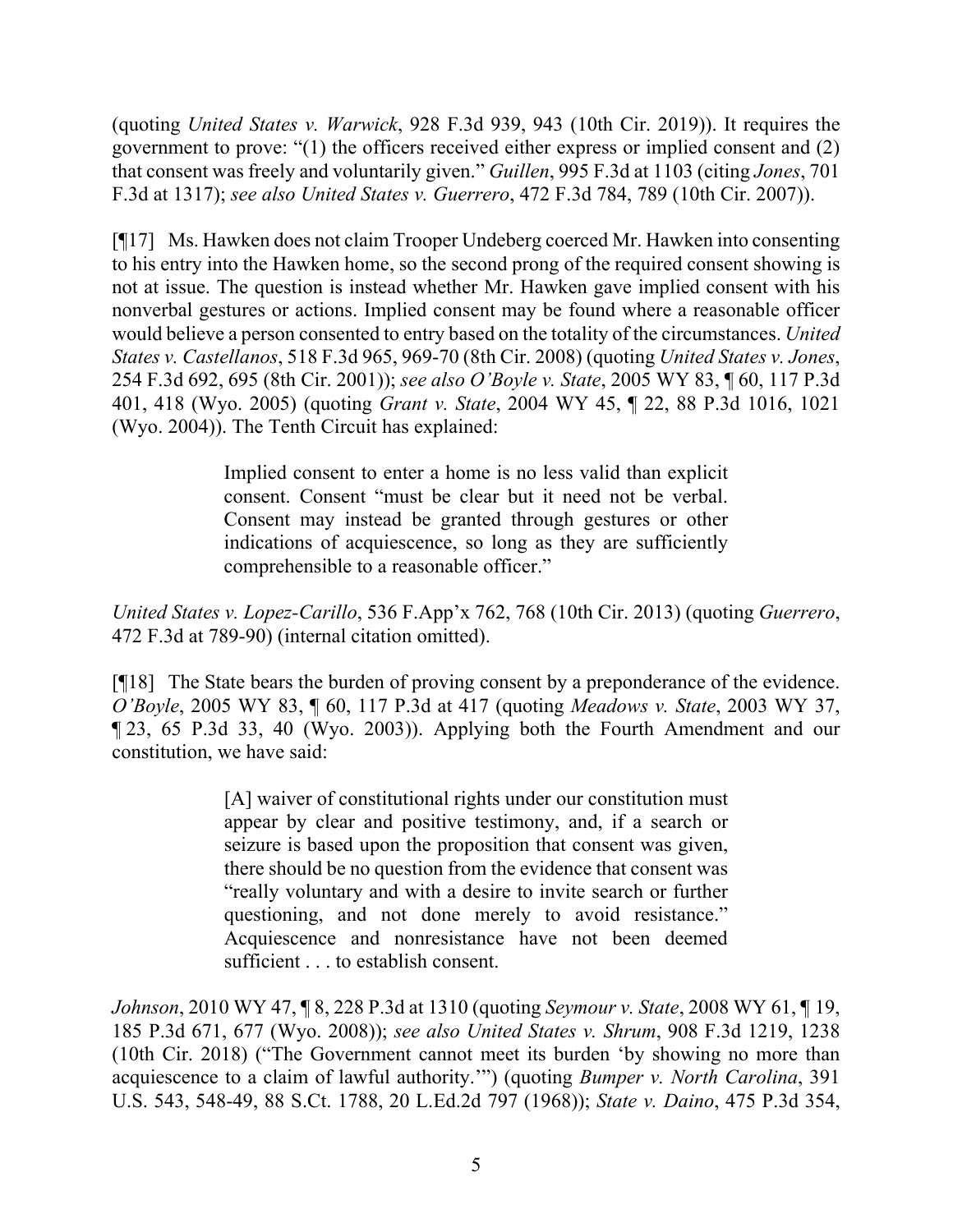360 (Kan. 2020) ("[T]o demonstrate valid consent, the State must . . . provide clear and positive testimony that consent was unequivocal, specific, and freely and intelligently given[.]") (citing *State v. Cleverly*[, 385 P.3d 512, 522](http://www.westlaw.com/Link/Document/FullText?findType=Y&serNum=2040592106&pubNum=0000458&originatingDoc=I5b47a9d025df11eba094ed6df7a8b3f2&refType=RP&fi=co_pp_sp_458_613&originationContext=document&vr=3.0&rs=cblt1.0&transitionType=DocumentItem&contextData=(sc.Search)#co_pp_sp_458_613) (Kan. 2016)); *State v. Reed*, 920 N.W.2d 56, 59 (Wis. 2018) ("Consent to search must be unequivocal and specific[.]") (citing *Andrews v. Hickman Cnty.*[, 700 F.3d 845, 854 \(6th Cir. 2012\)\)](http://www.westlaw.com/Link/Document/FullText?findType=Y&serNum=2029318440&pubNum=0000506&originatingDoc=Ia2543410fa5d11e8a1b0e6625e646f8f&refType=RP&fi=co_pp_sp_506_854&originationContext=document&vr=3.0&rs=cblt1.0&transitionType=DocumentItem&contextData=(sc.UserEnteredCitation)#co_pp_sp_506_854); *United States v. Amador-Beltran*, 655 F.App'x 666, 668 (10th Cir. 2016) (valid consent requires "clear and positive testimony that consent was unequivocal and specific and freely given") (quoting *Guerrero*, 472 F.3d at 789).

[¶19] Federal courts have considered various factors in the totality of circumstances to determine whether there was implied consent. If an officer requests permission to enter a home, a court is more likely to find consent when factored with a defendant's nonverbal conduct, such as a failure to object. *See Jones*, 701 F.3d at 1321 (implied consent found where officer indicated desire to search home and defendant walked toward home and unlocked back door with officers behind him); *United States v. Shaibu*, 920 F.2d 1423, 1427 (9th Cir. 1990) (no implied consent in defendant's opening of door and failure to object to entry where officers did not indicate desire to enter home); *United States v. Little*, 431 F.App'x 417, 420 (6th Cir. 2011) (where officer did not request permission to enter, no implied consent could be found even though defendant knew officer and did not object to entry); *Bashir v. Rockdale Cnty.*, 445 F.3d 1323, 1329 (11th Cir. 2006) (no implied consent where Bashir did not object to entry and asked questions after entry but officers did not request permission to enter).<sup>[2](#page-6-0)</sup> As these cases illustrate, the failure to object to, or mere acquiescence in, an officer's entry into the home is not in itself clear evidence of implied consent. *Bashir*, 445 F.3d at 1329; *Shaibu*, 920 F.2d at 1427; *Little*, 431 F.App'x at 420; *see also Johnson*, 2010 WY 47, ¶ 8, 228 P.3d at 1310. [3](#page-6-1)

<span id="page-6-0"></span><sup>&</sup>lt;sup>2</sup> *Bashir* was a civil suit brought pursuant to 42 U.S.C. § 1983. In addressing the lawfulness of the officers' conduct, however, the court did not confine its analysis to the question of whether the officers had a reasonable but mistaken belief that they could lawfully enter the plaintiff's home. *Compare Layland v. Stevens*, 2007 WY 188, ¶¶ 29-30, 171 P.3d 1070, 1076-77 (Wyo. 2007). It instead did the same Fourth Amendment analysis it would have done had it been presented with a suppression question.

<span id="page-6-1"></span><sup>3</sup> The State argues that the Tenth Circuit said otherwise in *United States v. Patten*, 183 F.3d 1190, 1194 (10th Cir. 1999). We disagree. In *Patten*, the question was not whether the defendant consented to a search but the scope of that consent, and whether the defendant could allow the scope to be broadened by remaining silent. In that context, the court said:

In determining the scope of a defendant's consent, we ask what a reasonable person would have understood by the exchange between the defendant and police officer. A defendant's silence and acquiescence may support a finding of voluntary consent. Moreover, a defendant's "failure to object when the search exceeds what he later claims was a more limited consent, is an indication the search was within the scope of consent."

*Id*. at 1194; *see also Johnson*, 2010 WY 47, ¶ 8, 228 P.3d at 1310 (acquiescence not sufficient to establish consent); *Shrum*, 908 F.3d at 1238 ("The Government cannot meet its burden 'by showing no more than acquiescence to a claim of lawful authority.'") (quoting *Bumper*, 391 U.S. at [548-49, 88 S.Ct. 1788\)](http://www.westlaw.com/Link/Document/FullText?findType=Y&serNum=1968131211&pubNum=0000780&originatingDoc=I54e07c70e90011e8a99cca37ea0f7dc8&refType=RP&fi=co_pp_sp_780_548&originationContext=document&vr=3.0&rs=cblt1.0&transitionType=DocumentItem&contextData=(sc.Keycite)#co_pp_sp_780_548).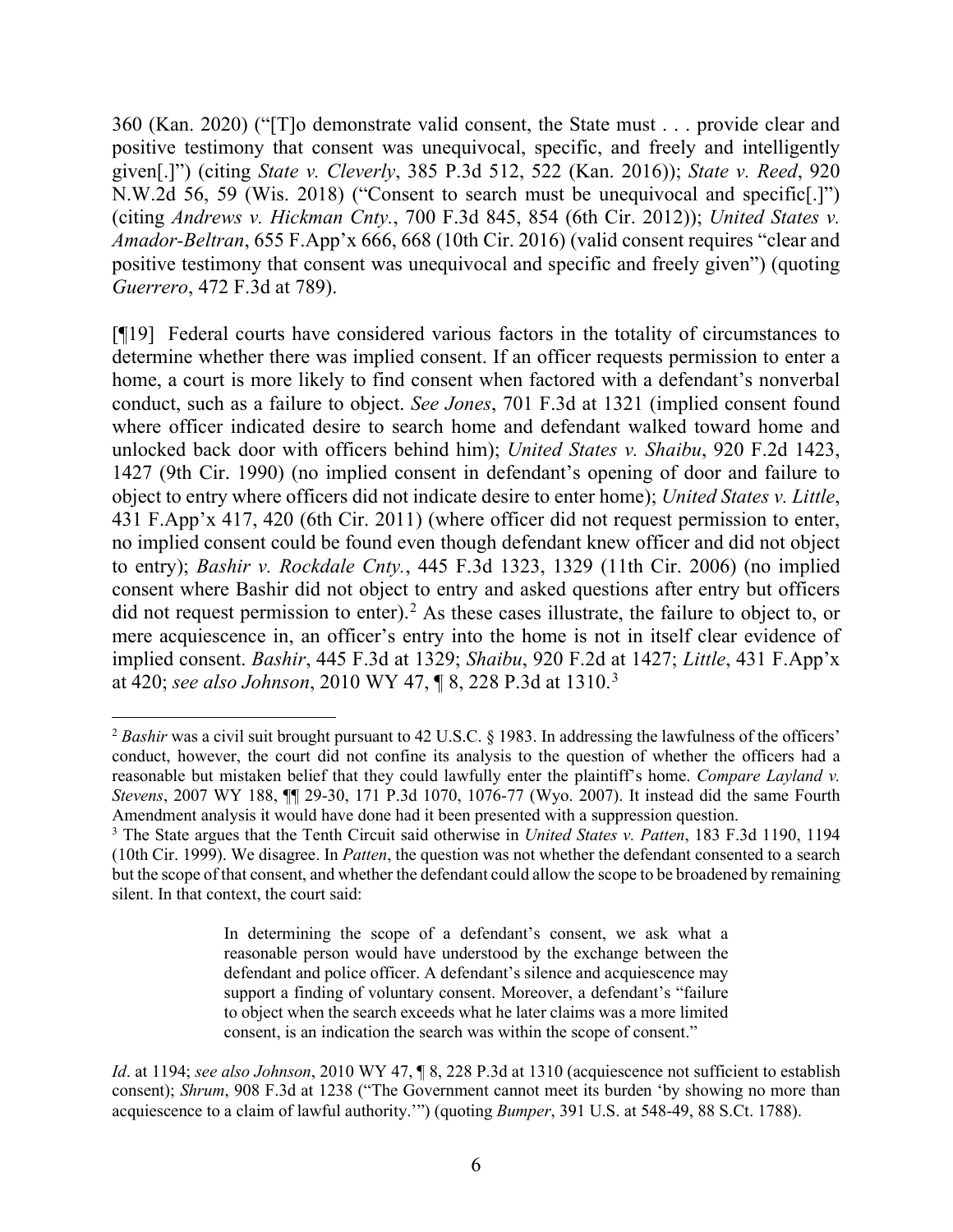[¶20] Another factor courts consider in determining if a party impliedly consented to an entry is whether the allegedly consenting party would understand he or she was not free to enter the home in question without an officer. *See Harney v. City of Chicago*, 702 F.3d 916, 926 (7th Cir. 2012) (implied consent found where party was told he was under arrest prior to entering home)<sup>[4](#page-7-0)</sup>; *Castellanos*, 518 F.3d at 970 (implied consent to enter home found where intoxicated defendant taken there by officers to retrieve identification); *United States v. Coulter*, 461 F.App'x 763, 767 (10th Cir. 2012) (implied consent found where homeowner entered home after officer advised her she could not enter home alone for safety reasons and she did not object to his entry).

[¶21] Certain gestures by their very nature will provide clear evidence of consent. *See United States v. White*, 508 F.App'x 837, 841 (10th Cir. 2013) (implied consent found where officers asked homeowner where defendant was and homeowner led them into home and pointed upstairs); *United States v. Faler*, 832 F.3d 849, 853 (8th Cir. 2016) (implied consent found where apartment resident opened door wider in response to request to enter and pointed officers toward defendant).

[¶22] Against this backdrop, we consider the district court's ruling. The district court made no specific findings concerning implied consent or the actions it relied on to find that Mr. Hawken consented to Trooper Undeberg's entry into the home. The district court did, however, cite the following facts in its decision letter, and it is these this Court will consider in determining whether the record supports the district court's ultimate finding of implied consent.

> Trooper Undeberg testified Mr. Hawken said he would get his wife and turned and walked toward the house. Trooper Undeberg followed. Mr. Hawken opened the door to what appeared to be a mudroom attached to the residence. The Trooper testified as he stepped into the mudroom, Mr. Hawken instructed him to "wait right here," and then said, "I'll be right back" as he was going through the door from the mudroom into the house. Trooper Undeberg remained in the mudroom as requested.

> At the hearing, the Trooper acknowledged Mr. Hawken did not specifically invite him into the mudroom. When asked on direct examination if Mr. Hawken had allowed "the door to slam in his face," the Trooper responded, "No, he did not."

<span id="page-7-0"></span><sup>4</sup> Like *Bashir*, *Harney* was a civil suit, but its posture did not affect the court's Fourth Amendment analysis.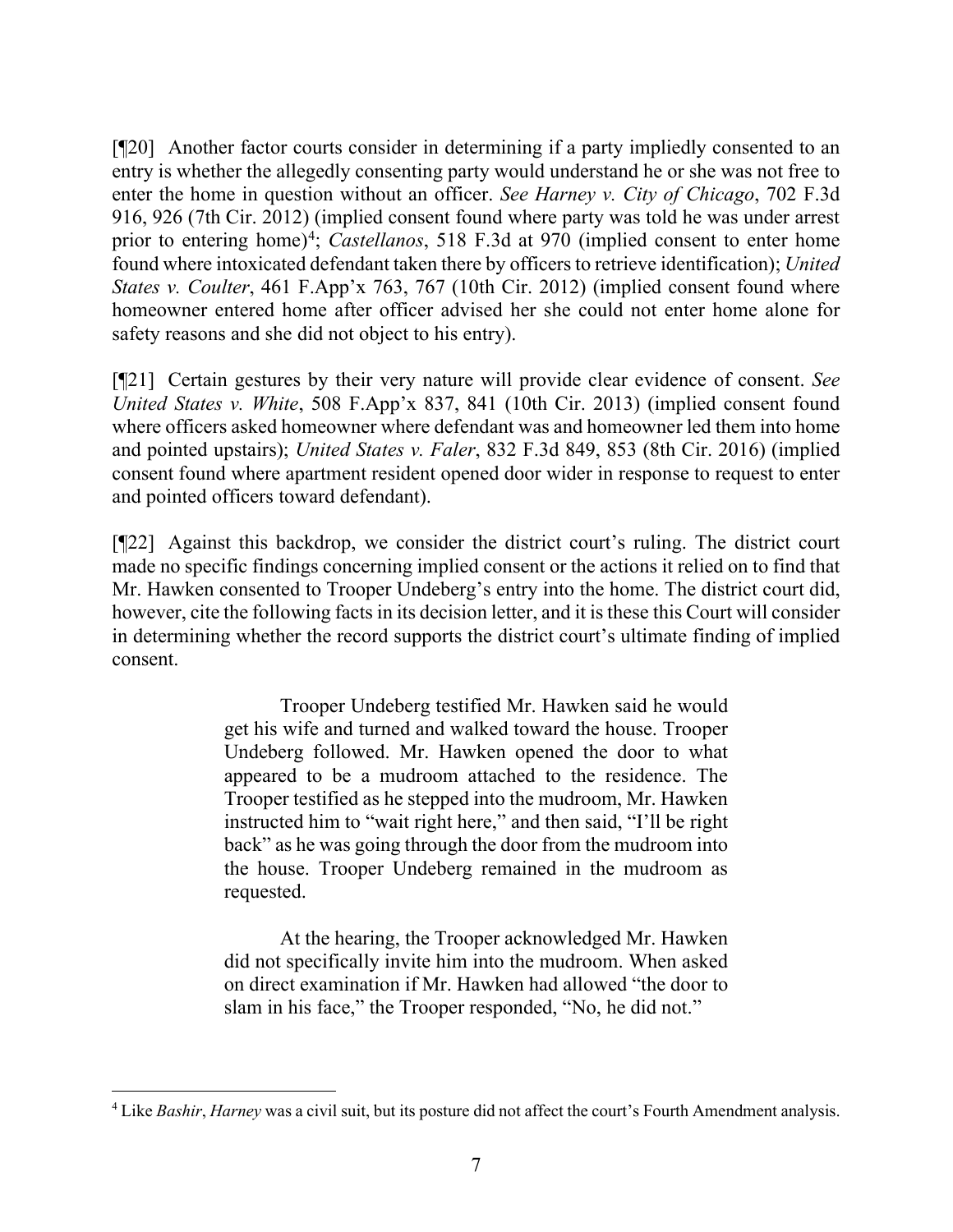[¶23] Mr. Hawken told Trooper Undeberg he would go get his wife, a statement that a reasonable person would interpret as a signal to wait for his return. Mr. Hawken did not invite the trooper to follow or invite him into the home, and Trooper Undeberg did not request permission to enter the home. Contrary to the State's assertion, there is no evidence that Mr. Hawken held the door open for the trooper. The only thing we know from the record is that he did not let the door slam in the trooper's face. That leaves other options. Given the State has the burden to prove consent by "clear and positive testimony," we are unwilling to draw the inferences the State argues from the limited testimony that was presented. *Johnson*, 2010 WY 47, ¶ 8, 228 P.3d at 1310; *see also Reed*, 920 N.W.2d at 67 ("Consent to a search should not . . . be lightly inferred.") (citing *[United States v. Como](http://www.westlaw.com/Link/Document/FullText?findType=Y&serNum=1965112356&pubNum=0000350&originatingDoc=Ia2543410fa5d11e8a1b0e6625e646f8f&refType=RP&fi=co_pp_sp_350_893&originationContext=document&vr=3.0&rs=cblt1.0&transitionType=DocumentItem&contextData=(sc.UserEnteredCitation)#co_pp_sp_350_893)*, [340 F.2d 891, 893 \(2nd Cir. 1965\)\)](http://www.westlaw.com/Link/Document/FullText?findType=Y&serNum=1965112356&pubNum=0000350&originatingDoc=Ia2543410fa5d11e8a1b0e6625e646f8f&refType=RP&fi=co_pp_sp_350_893&originationContext=document&vr=3.0&rs=cblt1.0&transitionType=DocumentItem&contextData=(sc.UserEnteredCitation)#co_pp_sp_350_893).[5](#page-8-0)

[¶24] The facts in this case are like those in *Shaibu*, where no implied consent was found. 920 F.2d at 1427. In that case, officers were searching for a suspect in a bank fraud scheme, who they mistakenly believed resided at Mr. Shaibu's apartment. *Id*. at 1424. The officers rang Mr. Shaibu's apartment buzzer at the apartment complex entrance and were admitted into the complex. Mr. Shaibu came out of his apartment and walked toward the officers. The officers identified themselves and asked Mr. Shaibu if the suspect was in the apartment. Mr. Shaibu walked back into the apartment without replying, leaving the door open. Officers followed him in without asking permission or indicating they wanted to come in. *Id*. They found evidence of bank fraud in the apartment and charged him accordingly. *Id*. at 1425.

[¶25] On appeal, Mr. Shaibu argued that the evidence should have been suppressed because the officers did not have consent to enter the apartment. *Shaibu*, 920 F.2d at 1425. The court agreed. *Id*. at 1427. It relied on two factors in its decision: the officers never asked permission to enter, and Mr. Shaibu did not act affirmatively. *Id*. It said:

> [Mr. Shaibu] opened the door not to let the police enter, but only for himself to step out of the apartment to meet visitors outside rather than inside. There is no contention that the police expressly or impliedly asked consent to enter nor that Shaibu expressly granted or refused entry. It is one thing to infer consent from actions responding to a police request. It is quite another to sanction the police walking [into] a person's home without stopping at the door to ask permission. . . . To infer consent in this case is only a conjecture and would exceed the

<span id="page-8-0"></span><sup>&</sup>lt;sup>5</sup> We note also that the district court did not draw the inferences the State is arguing from Trooper Undeberg's testimony. The court's findings were limited to a recitation of the facts to which the trooper testified or the court heard on the audio.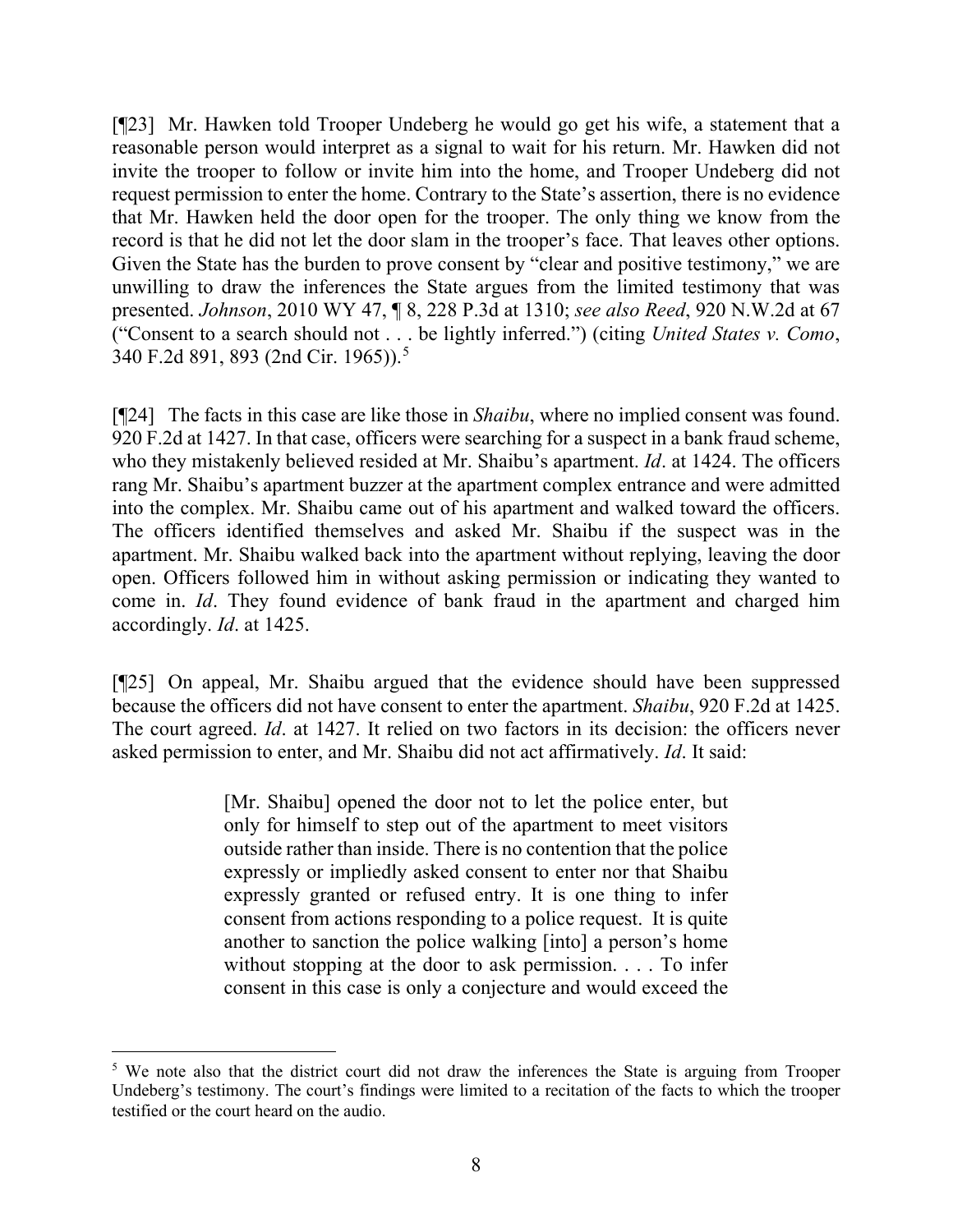scope of any recognized exception to the Fourth Amendment's bar to warrantless entry of the home.

*Id*.

[¶26] The court's reasoning in *Shaibu* is persuasive. Like Mr. Shaibu, Mr. Hawken took no affirmative action to indicate he was inviting Trooper Undeberg into the house. He simply opened the door and entered. This is not clear evidence of consent. "We do not expect others to walk [into] our homes, even if the door is open, without first requesting permission to enter." *Shaibu*, 920 F.2d at 1427; *see also Bashir*, 445 F.3d at 1329 ("[C]onsent cannot reasonably be inferred from Bashir's simple act of disengaging from conversation with Sergeant Reed and walking into the house[.]").

[¶27] The facts in this case also distinguish it from *Jones*, the primary case relied upon by both the district court and the State.<sup>[6](#page-9-0)</sup> In *Jones*, officers followed Mr. Jones to his home from a store that sold products used in growing marijuana. 701 F.3d at 1304-05. Once out of their vehicles, one of the officers told Mr. Jones he was there for his marijuana and wanted to clear up what Mr. Jones had. *Id*. at 1305-06. The officer then indicated he wanted to search Mr. Jones's home. *Id*. at 1306. Mr. Jones turned and began walking toward his home, and the officers followed. They followed him into a screened porch and waited for him to unlock the back door. Mr. Jones entered and went through the kitchen and into the living room, and the officers again followed him. *Id*. He then turned to the officers with his palms up as if to say there was nothing to see. *Id*. at 1307. When one of the officers gave him a look to suggest he could smell the marijuana, Mr. Jones grabbed a gun, and the officers retreated. They later obtained a search warrant, and Mr. Jones was charged with marijuana and firearm offenses. *Id*.

[¶28] On appeal, Mr. Jones argued the evidence against him should have been suppressed because the officers entered his home without consent. *Jones*, 701 F.3d at 1317. The Tenth Circuit cited the following factors as evidence that Mr. Jones gave implied consent: an officer indicated they wanted to search Mr. Jones's house, and Mr. Jones responded to the request by walking towards the house; he did not ask the officers why they were following him; he unlocked the back door with officers behind him; he did not try to stop officers, through words or otherwise, from following him into the house; and he made a gesture with his palms up once inside the house. *Id*. at 1320.

[¶29] Unlike in *Jones*, Trooper Undeberg did not request or indicate a desire to enter the Hawken home. Because he did not, there was no request for Mr. Hawken to verbally refuse,

<span id="page-9-0"></span><sup>6</sup> The State also relies on our analysis of law enforcement's warrantless entry of a rental property in *Layland*, 2007 WY 188, ¶¶ 29-30, 171 P.3d at 1076-77. That reliance is misplaced because *Layland* was an action brought pursuant to 42 U.S.C. § 1983, and our analysis focused solely on whether an unequivocal rule of law put the officer on notice that his conduct would clearly be unlawful. *Id*. We did not evaluate the entry as we would have in reviewing a suppression ruling.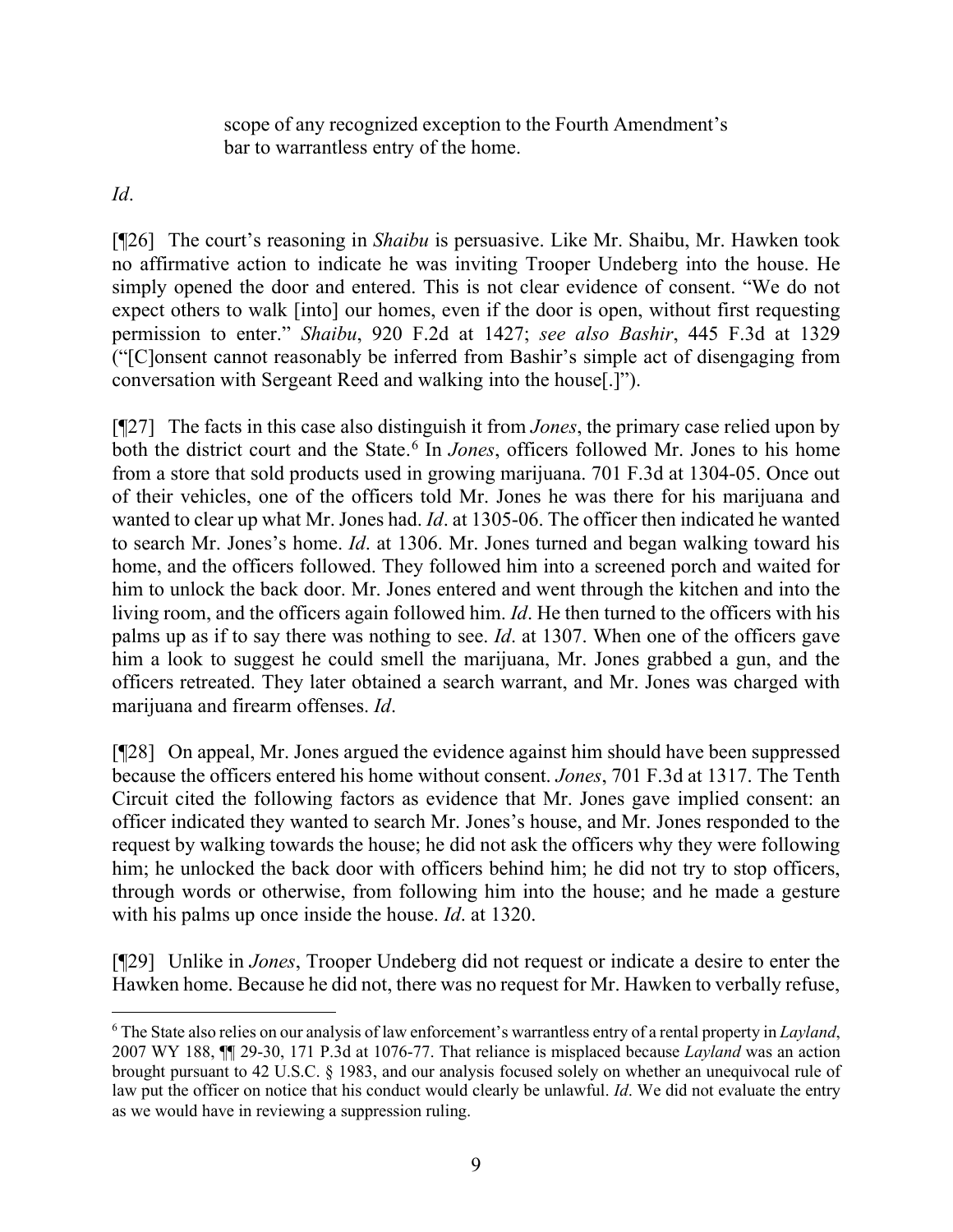which was a significant factor in *Jones*. Likewise, because Trooper Undeberg did not request entry, Mr. Hawken's act of walking toward his house could not reasonably be interpreted as consent, as it was in *Jones*. At most, Mr. Hawken acquiesced in Trooper Undeberg following him to and into his home, and the Fourth Amendment does not permit an inference of consent from mere acquiescence. *Johnson*, 2010 WY 47, ¶ 8, 228 P.3d at 1310; *Shrum*, 908 F.3d at 1238.

[¶30] We also reject the State's argument that Mr. Hawken provided consent when he told Trooper Undeberg, "Wait right here," as he entered the mudroom. It is difficult to understand how an officer may reasonably infer he has consent to enter a premises based on conduct that occurs after the entry. More importantly, the law requires that consent be obtained before entering a protected area. *Mickelson*, 906 P.2d at 1022 ("[E]fforts to establish consent via post hoc colloquy with the owner ran afoul of the proposition that such action must be 'justified at its inception . . . .'") (quoting *Terry v. Ohio*, 392 U.S. 1, 20, 88 S.Ct. 1868, 1879, 20 L.Ed.2d 889 (1968)); *see also Shrum*, 908 F.3d at 1232 ("The initial legality of a [search] turns on the facts and circumstances known to the police at the time of the [search] rather than on facts and circumstances subsequently discovered."); *State v. Ellis*, 210 P.3d 144, 153 (Mont. 2009) ("[T]o be valid and qualify as an exception to the warrant requirement, a consent must *precede* a search.") (emphasis in original). Trooper Undeberg needed a warrant or implied or express consent before crossing the threshold of the Hawken home. He had neither, and therefore nothing that occurred after his entry is relevant to our inquiry.

[¶31] In *Jones*, officers had nonverbal conduct from which they could reasonably infer consent to enter the home. Specifically, an officer indicated the officers wanted to search his home, and Mr. Jones responded by walking to his home with the officers in tow. *Jones*, 701 F.3d at 1320. Allowing the officers to follow him through the home and his hand gestures merely confirmed that Mr. Jones expected and consented to their presence in the home. *Id*. We do not agree that a reasonable officer would have interpreted Mr. Hawken's order to "wait right here," given as Trooper Undeberg was crossing the threshold, as consent to be in the Hawken home—particularly since Mr. Hawken had earlier said he would go get Ms. Hawken. Under the circumstances, "wait right here" is more reasonably interpreted as either a rebuke of the trooper's uninvited presence, or at best, acquiescence.

[¶32] Trooper Undeberg did not have a warrant to enter the Hawken home, and his entry was therefore presumptively unreasonable. *Fuller*, 2021 WY 36, ¶ 9, 481 P.3d at 1133. To overcome the presumption that Trooper Undeberg's warrantless entry of the Hawken home was unreasonable, the State had to prove, based on the totality of the circumstances and with clear evidence, that a reasonable officer would have believed Mr. Hawken consented to his entry. *Castellanos*, 518 F.3d at 969-70; *O'Boyle*, 2005 WY 83, ¶ 60, 117 P.3d at 418. While we accept the district court's findings of basic fact, we do not agree with its ultimate conclusion that the State met its burden. As a matter of law, the facts the State proved, and the district court found, do not add up to implied consent. *See Castellanos*, 518 F.3d at 972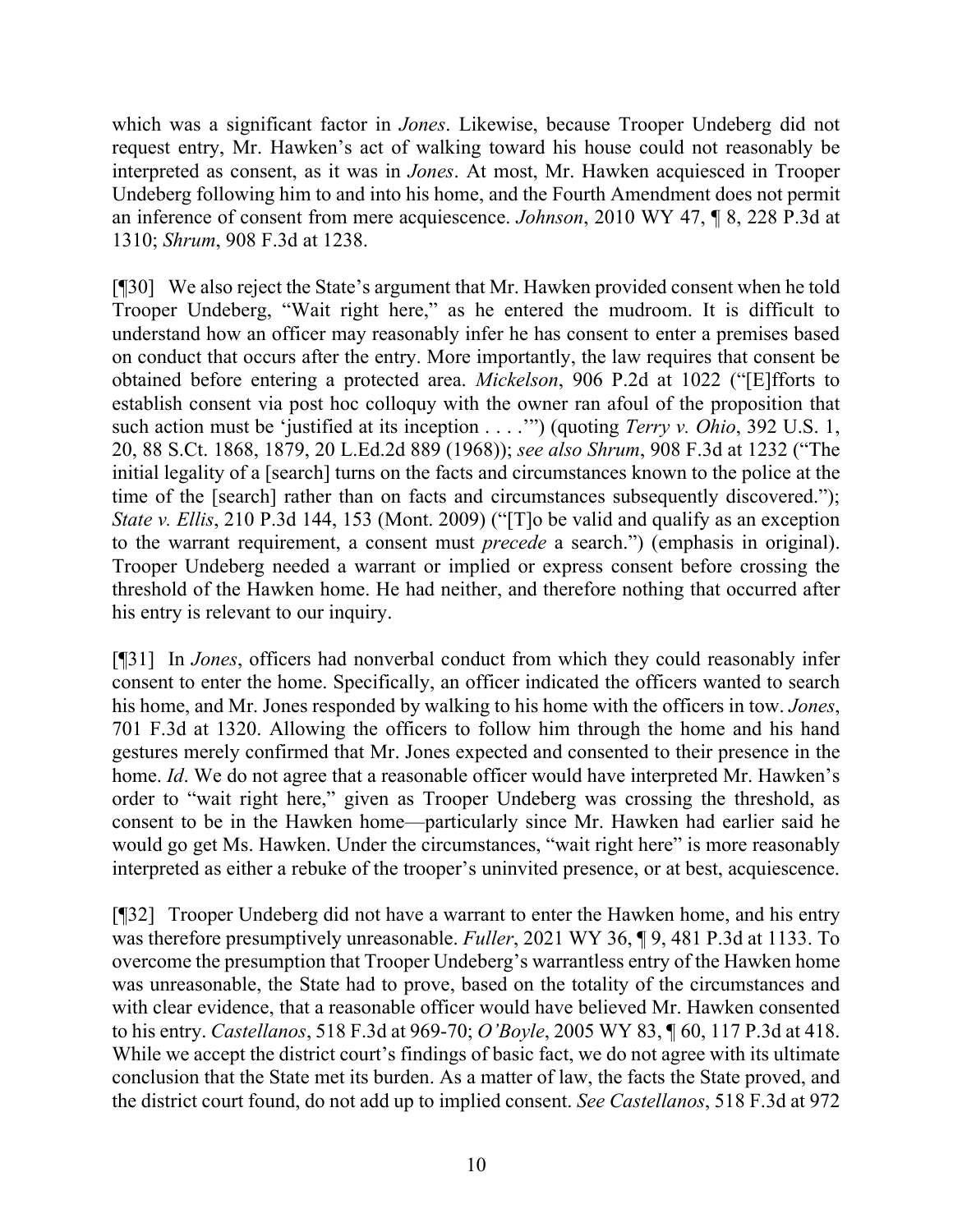(noting court was not disturbing findings of credibility or fact but rather the application of law to those findings).

[¶33] Because the State did not meet its burden, we must conclude that Trooper Undeberg's entry into the Hawken home violated the Fourth Amendment. We therefore turn to the question of whether the exclusionary rule requires suppression of the evidence against Ms. Hawken.

# *II. The record is not sufficiently developed for our review of the suppression issue, and we therefore remand.*

[¶34] After Trooper Undeberg unlawfully entered the Hawken home, Ms. Hawken consented to leaving her home, getting into his patrol car, and talking with him. This led to her arrest and breathalyzer test, which revealed a blood alcohol content of .260%. At this stage of our analysis, the question is whether Trooper Undeberg's unlawful entry of the Hawken home tainted the evidence his ensuing investigation produced, thus requiring its suppression. *Campbell v. State*, 2014 WY 156, ¶ 31, 339 P.3d 258, 265 (Wyo. 2014). [7](#page-11-0)

[¶35] "Under the exclusionary rule, evidence obtained in violation of an individual's Fourth Amendment rights cannot be used against them in a criminal proceeding." *Barney v. State*, 2022 WY 49, ¶ 27, 507 P.3d 459, 464 (Wyo. 2022) (citing *[United States v.](http://www.westlaw.com/Link/Document/FullText?findType=Y&serNum=1973137090&pubNum=0000708&originatingDoc=Ib55bee40b9db11eca998bccac2217b4d&refType=RP&fi=co_pp_sp_708_619&originationContext=document&vr=3.0&rs=cblt1.0&transitionType=DocumentItem&contextData=(sc.UserEnteredCitation)#co_pp_sp_708_619)  Calandra*[, 414 U.S. 338, 347, 94 S.Ct. 613, 619, 38 L.Ed.2d 561 \(1974\)\)](http://www.westlaw.com/Link/Document/FullText?findType=Y&serNum=1973137090&pubNum=0000708&originatingDoc=Ib55bee40b9db11eca998bccac2217b4d&refType=RP&fi=co_pp_sp_708_619&originationContext=document&vr=3.0&rs=cblt1.0&transitionType=DocumentItem&contextData=(sc.UserEnteredCitation)#co_pp_sp_708_619). A defendant has the initial burden of establishing a causal connection between illegal police action and the evidence he seeks to suppress. *Shrum*, 908 F.3d at 1233 (citing *[United States v. Torres-](http://www.westlaw.com/Link/Document/FullText?findType=Y&serNum=2010865096&pubNum=0000506&originatingDoc=I54e07c70e90011e8a99cca37ea0f7dc8&refType=RP&fi=co_pp_sp_506_999&originationContext=document&vr=3.0&rs=cblt1.0&transitionType=DocumentItem&contextData=(sc.Keycite)#co_pp_sp_506_999)Castro*[, 470 F.3d 992, 999 \(10th Cir. 2006\)\)](http://www.westlaw.com/Link/Document/FullText?findType=Y&serNum=2010865096&pubNum=0000506&originatingDoc=I54e07c70e90011e8a99cca37ea0f7dc8&refType=RP&fi=co_pp_sp_506_999&originationContext=document&vr=3.0&rs=cblt1.0&transitionType=DocumentItem&contextData=(sc.Keycite)#co_pp_sp_506_999). "Specifically, the defendant must establish the incriminating evidence 'would not have come to light *but for* the illegal [search].'" *Id*. (quoting *Wong Sun v. United States*, 371 U.S. 471, 488, 83 S.Ct. 407, 9 L.Ed.2d 441 (1963)). A defendant's "but for" showing does not end the inquiry. *Id*. If a defendant makes the required showing, the burden shifts to the government to prove that an exception to the exclusionary rule applies. *Id*.

[¶36] There are three exceptions to the exclusionary rule: the independent source doctrine; the inevitable discovery doctrine; and the attenuation doctrine. *Utah v. Strieff*, 579 U.S. 232, 238, 136 S.Ct. 2056, 2061, 195 L.Ed.2d 400 (2016). Before the district court, the State made no reference to either of the first two exceptions and seemed to rely on the attenuation doctrine, so that is the exception we will look to.

<span id="page-11-0"></span> $<sup>7</sup>$  The unlawfulness of Trooper Undeberg's entry of the Hawken home has no effect on the admissibility of</sup> the evidence against Ms. Hawken in the probation revocation proceeding. *Panesenko v. State*, 706 P.2d 273, 275 (Wyo. 1985) ("The great majority of courts which have ruled on this question have held that evidence obtained by illegal search and seizure is admissible in a probation revocation hearing even though it would be inadmissible in a criminal prosecution.") (quoting *Gronski v. State*[, 700 P.2d 777, 779 \(Wyo.](http://www.westlaw.com/Link/Document/FullText?findType=Y&serNum=1985129302&pubNum=661&originatingDoc=I70154138f45c11d98ac8f235252e36df&refType=RP&fi=co_pp_sp_661_779&originationContext=document&vr=3.0&rs=cblt1.0&transitionType=DocumentItem&contextData=(sc.UserEnteredCitation)#co_pp_sp_661_779)  [1985\)\)](http://www.westlaw.com/Link/Document/FullText?findType=Y&serNum=1985129302&pubNum=661&originatingDoc=I70154138f45c11d98ac8f235252e36df&refType=RP&fi=co_pp_sp_661_779&originationContext=document&vr=3.0&rs=cblt1.0&transitionType=DocumentItem&contextData=(sc.UserEnteredCitation)#co_pp_sp_661_779).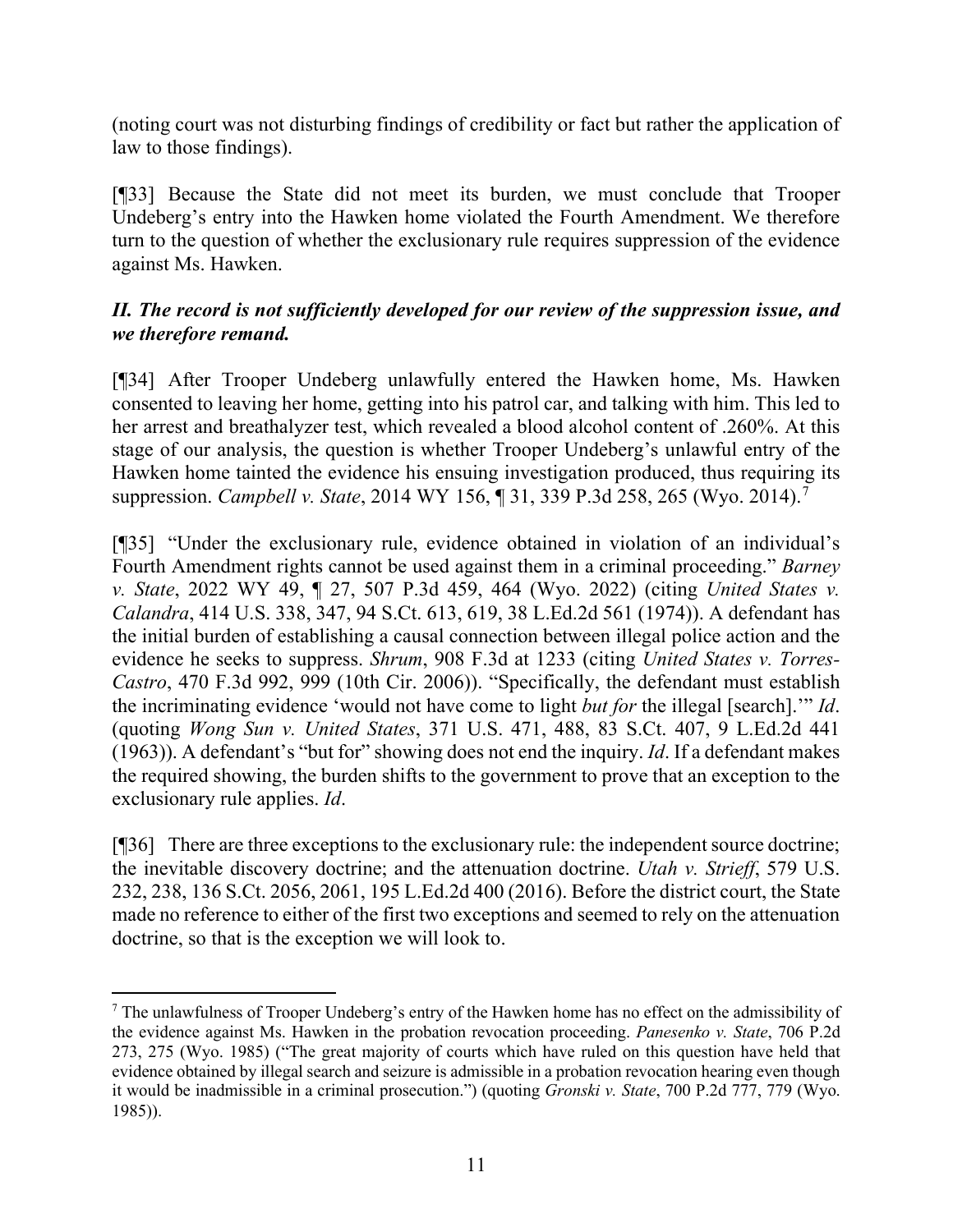[¶37] Under the attenuation doctrine, "evidence is admissible when the connection between unconstitutional police conduct and the evidence is remote or has been interrupted by some intervening circumstance, so that the interest protected by the constitutional guarantee that has been violated would not be served by suppression of the evidence obtained." *Barney*, 2022 WY 49, ¶ 28, 507 P.3d at 464 (quoting *Strieff*, 579 U.S. at 238, 136 S.Ct. at 2061) (internal quotation marks omitted).

> The notion of attenuation or "'dissipation of the taint' of the prior illegality attempts to mark the point at which the detrimental consequences of illegal police action become so attenuated that the deterrent effect of the exclusionary rule no longer justifies its cost."

*Shrum*, 908 F.3d at 1235 (cleaned up) (quoting *Brown v. Illinois*[, 422 U.S. 590, 609, 95](http://www.westlaw.com/Link/Document/FullText?findType=Y&serNum=1975129823&pubNum=0000780&originatingDoc=I54e07c70e90011e8a99cca37ea0f7dc8&refType=RP&fi=co_pp_sp_780_609&originationContext=document&vr=3.0&rs=cblt1.0&transitionType=DocumentItem&contextData=(sc.Keycite)#co_pp_sp_780_609)  [S.Ct. 2254, 2264, 45 L.Ed.2d 416 \(1975\)](http://www.westlaw.com/Link/Document/FullText?findType=Y&serNum=1975129823&pubNum=0000780&originatingDoc=I54e07c70e90011e8a99cca37ea0f7dc8&refType=RP&fi=co_pp_sp_780_609&originationContext=document&vr=3.0&rs=cblt1.0&transitionType=DocumentItem&contextData=(sc.Keycite)#co_pp_sp_780_609) (Powell, J., concurring in part)).

[¶38] We consider three factors in determining whether the attenuation doctrine applies.

The first factor examines the temporal proximity between the unconstitutional conduct and the discovery of evidence to determine how closely the discovery of evidence followed the unconstitutional conduct. The second factor considers the presence of intervening circumstances. The third factor examines the purpose and flagrancy of the official misconduct.

*Barney*, 2022 WY 49, ¶ 29, 507 P.3d at 464 (cleaned up).

[¶39] The district court made no alternative findings as to the applicability of the attenuation doctrine, and understandably so. The record is scant as to its applicability. Trooper Undeberg testified that while he was waiting for Mr. Hawken to retrieve Ms. Hawken, he heard the two of them talking, with Mr. Hawken cussing and yelling at Ms. Hawken, "The sheriffs are here. You need to go out and talk to them. You need to go outside and talk to them. They're here." He further testified:

> When Mr. Hawken and [Ms. Hawken] started to have that verbal argument, it sounded to me like it was escalating, so I asked Mr. Hawken through the closed door, I yelled at him to come back out there to talk to me, because I didn't want them to end up in an altercation inside of the house.

[¶40] In response, Mr. Hawken returned to the mudroom, followed by Ms. Hawken. At that point, Trooper Undeberg addressed Ms. Hawken for the first time. He testified: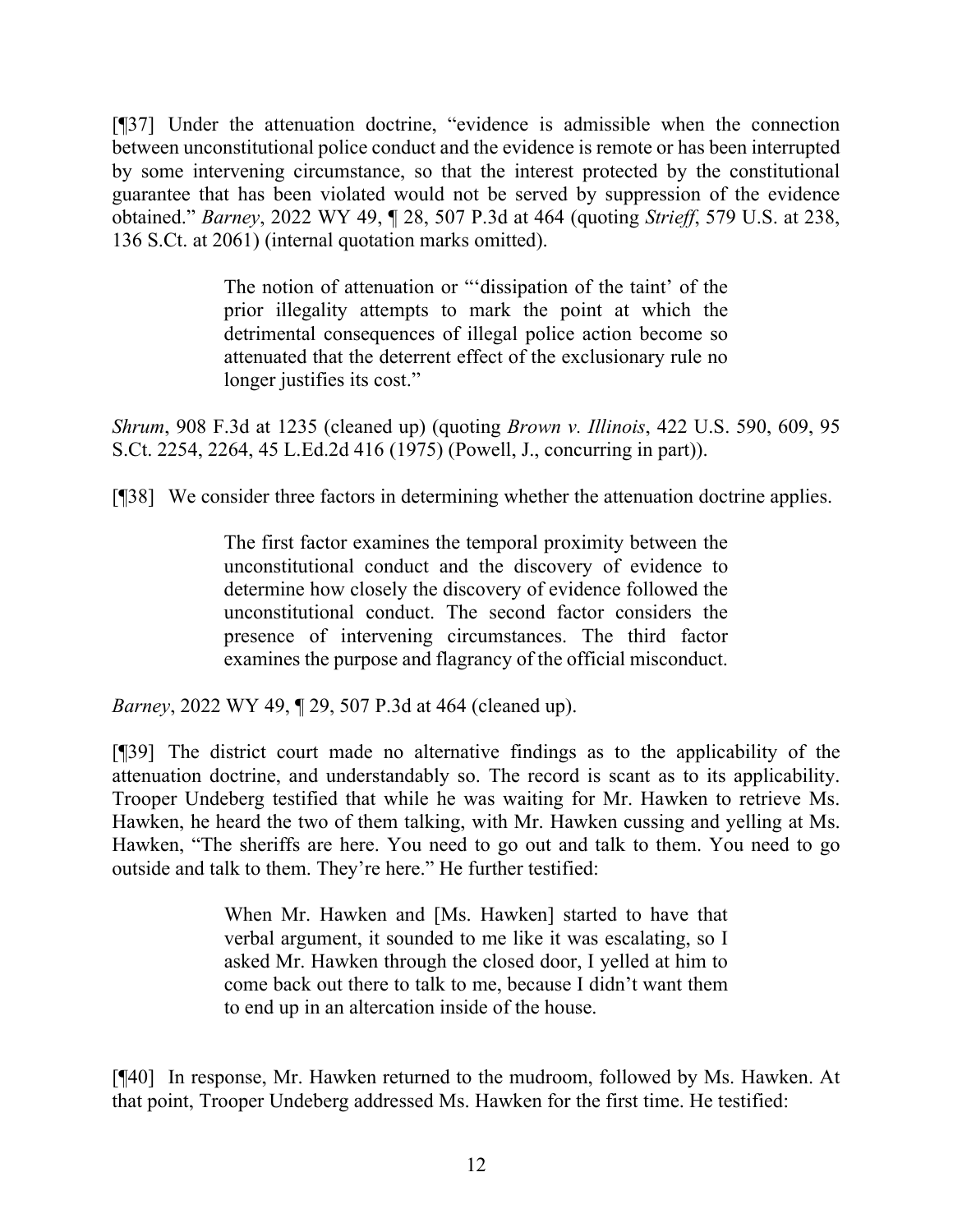A. I told her I needed her to come outside with me and come out to my car so we could discuss what happened with her car as far as the crash and her car being left in the ditch.

Q. . . . . And when you asked her to come outside with you, what did she say?

A. I don't recall. Um, there was some confusion in the conversation there. Um, when I had asked her to come outside, there was – I don't recall any immediate verbal response and then [Mr. Hawken] interjected himself and – and conversed about who had given her a ride home and told her she needed to go outside with me. There was a long back and forth conversation between her and [Mr. Hawken] at that time.

Q. Did you, in any way, force Ms. Hawken to come outside with you?

A. No, I did not.

Q. And, um, in fact, did she stop to put some shoes or boots on before she came outside?

A. Yeah. She did not have shoes on. I believe she put a pair of muck boots on, if I recall correctly.

Q. . . . And did [Ms. Hawken] walk out to your car on her own?

A. There was some assistance just to help her maintain her balance, but, yes, she did walk out on her own.

Q. And then at that point, did you do your investigation into, um – into the accident?

A. Yes, I did.

Q. And, ultimately, did you arrest the defendant for driving under the influence?

A. Yes, I did.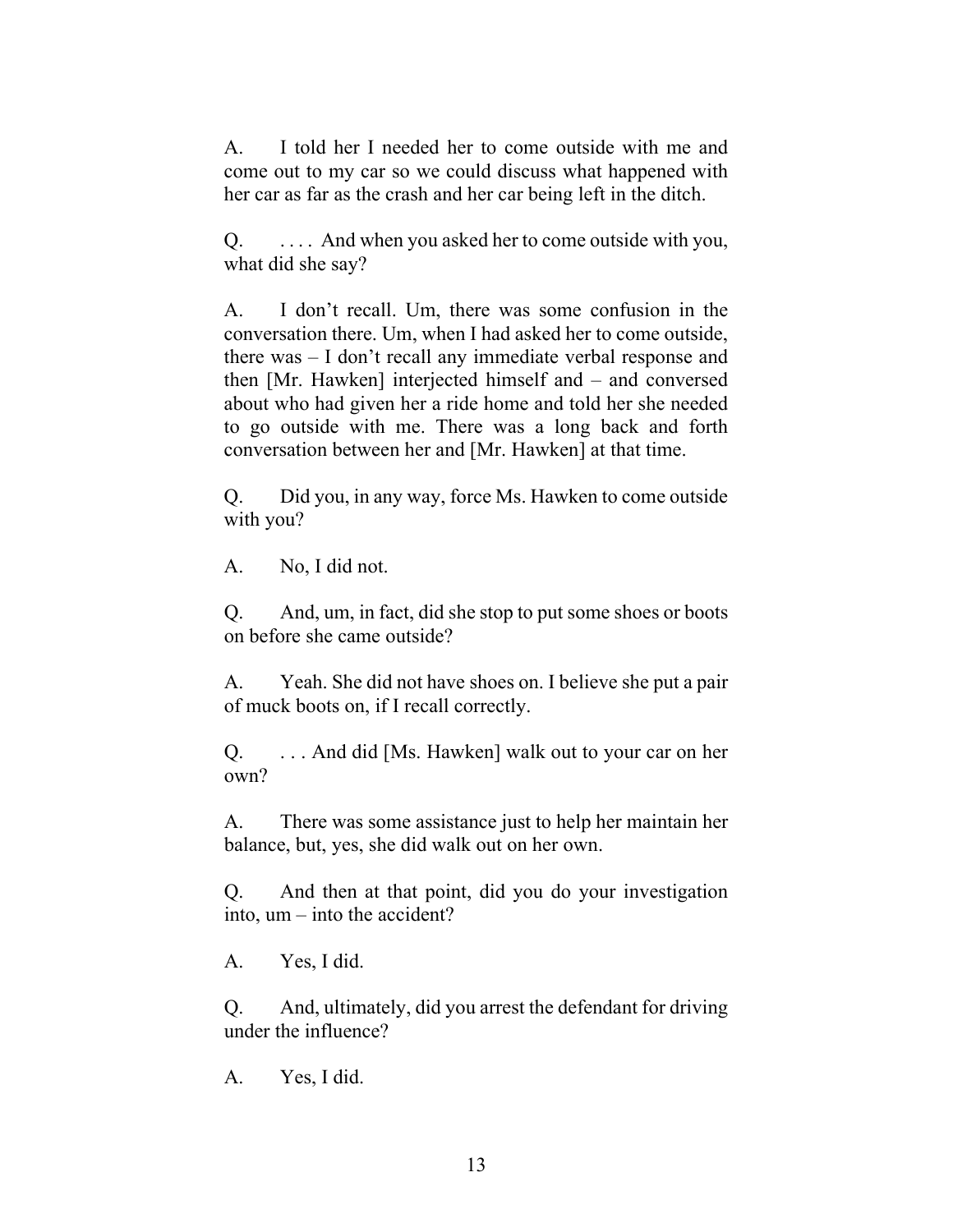Q. Was she taken to the detention center and, um, had a test of her breath?

A. That is correct, yes.

Q. And the results?

A. I believe – without referencing my report, I believe that she was .26 on the breath test.

[¶41] The record leaves questions as to Ms. Hawken's required "but for" showing. It appears that Mr. Hawken brought considerable pressure to bear on Ms. Hawken to get her to face law enforcement. Would Ms. Hawken have inevitably left the home to talk with Trooper Undeberg because of her husband's independent urging? Would Mr. Hawken have been as adamant if Trooper Undeberg were not in the home? Was it her husband's pressure that caused Ms. Hawken to enter the mudroom, or was it Trooper Undeberg's yelling to her husband to return to the mudroom? These are factual questions that must be resolved to determine whether Ms. Hawken has met her burden of showing that but for Trooper Undeberg's entry, she would not have consented to his seizure and questioning.

[¶42] As to application of the attenuation doctrine, the only factor we can weigh with certainty based on the present record is the temporal proximity between the unconstitutional conduct and the discovery of evidence that supported charges against Ms. Hawken. To weigh against suppression, the time between the two had to be "substantial." *Barney*, 2022 WY 49, ¶ 30, 507 P.3d at 464 (quoting *Strieff*, 579 U.S. at 239, 136 S.Ct. at 2062). In *Barney*, we held a lapse of two hours was not substantial and that the temporal proximity factor weighed in favor of suppression. *Id*. Here, the time was minutes. This factor plainly weighs in favor of suppression.

[¶43] The remaining factors are less certain. When Ms. Hawken entered the mudroom, she was intoxicated and was immediately met by Trooper Undeberg, who testified that he used a "somewhat firm tone," when he told her "I needed to speak with her about her crash, and I needed her to come out to my car." Ms. Hawken complied. Whether this consent constituted an intervening event that weighs against suppression, however, depends on whether it was truly an act of free will. *United States v. Smith*, 919 F.3d 1, 11 (1st Cir. 2019) ("The presence of intervening circumstances that provide the defendant an opportunity to pause and reflect, to decline consent, or to revoke consent help demonstrate that the illegality was attenuated.") (quoting *United States v. Whisenton*, 765 F.3d 938, 942 (8th Cir. 2014)). We explained in *Campbell*:

> When a consensual search follows a Fourth Amendment violation, the government must prove not only that the defendant's consent was voluntary in the sense that his will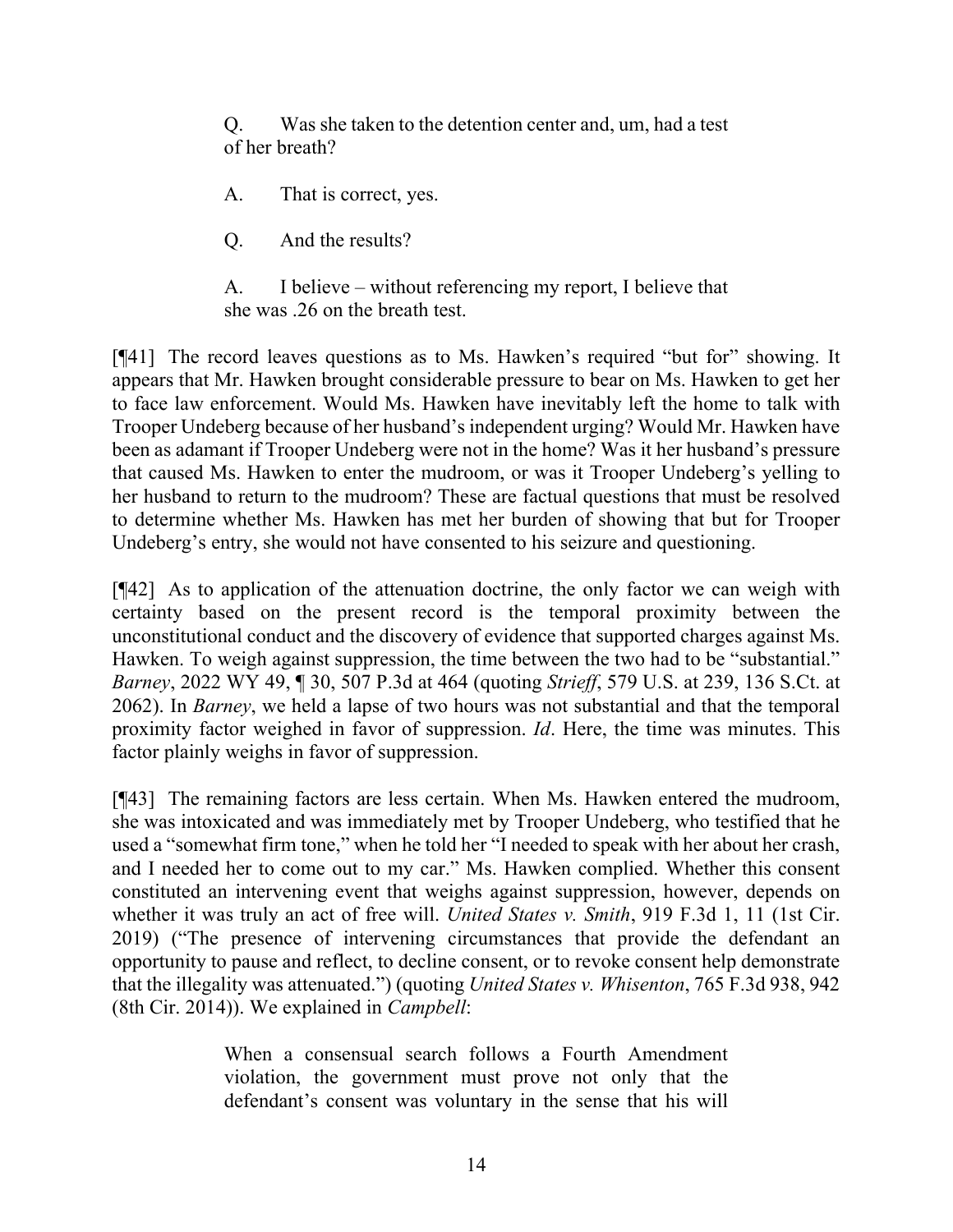was not overborne by police coercion, but also that pressures resulting from the initial constitutional violation had diminished and were no longer so great as to prevent him from acting with a degree of free will sufficient to purge his consent of the taint of that violation.

*Campbell*, 2014 WY 156, ¶ 31, 339 P.3d at 265 (citing [4 Wayne R. LaFave,](http://www.westlaw.com/Link/Document/FullText?findType=Y&pubNum=0102077&cite=4SEARCHSZRs8.2(d)&originatingDoc=I9e88b7497f3d11e4a795ac035416da91&refType=TS&originationContext=document&vr=3.0&rs=cblt1.0&transitionType=DocumentItem&contextData=(sc.UserEnteredCitation)) *Search and Seizure* [§ 8.2\(d\) \(5th ed. 2014](http://www.westlaw.com/Link/Document/FullText?findType=Y&pubNum=0102077&cite=4SEARCHSZRs8.2(d)&originatingDoc=I9e88b7497f3d11e4a795ac035416da91&refType=TS&originationContext=document&vr=3.0&rs=cblt1.0&transitionType=DocumentItem&contextData=(sc.UserEnteredCitation)) update)); *see also Shrum*, 908 F.3d at 1238 ("Well established precedent teaches us that the question here is not only whether Defendant's consent was voluntary but also whether his consent was 'an act of free will sufficient to purge the primary taint of the unlawful invasion.'") (quoting *Kaupp v. Texas*[, 538 U.S. 626,](http://www.westlaw.com/Link/Document/FullText?findType=Y&serNum=2003326193&pubNum=0000780&originatingDoc=I54e07c70e90011e8a99cca37ea0f7dc8&refType=RP&fi=co_pp_sp_780_633&originationContext=document&vr=3.0&rs=cblt1.0&transitionType=DocumentItem&contextData=(sc.Keycite)#co_pp_sp_780_633)  632, 123 S.Ct. 1843, 1847, [155 L.Ed.2d 814 \(2003\)\)](http://www.westlaw.com/Link/Document/FullText?findType=Y&serNum=2003326193&pubNum=0000780&originatingDoc=I54e07c70e90011e8a99cca37ea0f7dc8&refType=RP&fi=co_pp_sp_780_633&originationContext=document&vr=3.0&rs=cblt1.0&transitionType=DocumentItem&contextData=(sc.Keycite)#co_pp_sp_780_633).

[¶44] Also relevant to this inquiry is any advisement Ms. Hawken was given, *see Whisenton*, 765 F.3d at 942; *United States v. Delancy*, 502 F.3d 1297, 1311 (11th Cir. 2007), and whether her intoxication prevented her from providing a knowing consent. *United States v. Gay*, 774 F.2d 368, 377 (10th Cir. 1985) ("The issue squarely put is whether Gay was so intoxicated that his consent to search was not the product of a rational intellect and a free will."); *see also United States v. Sims*, 428 F.3d 945, 953 (10th Cir. 2005) ("[T]he most troubling issue is whether, given Sims's mental condition, his consent was nonetheless the 'product of a rational intellect and a free will' and made with a 'mental awareness so that the act of consent was that of one who knew what he was doing.'").

[¶45] The record does not tell us what, if any, advisements, including *Miranda*, Trooper Undeberg gave Ms. Hawken, and when those were given. It also does not provide sufficient evidence of Ms. Hawken's level of intoxication to allow a determination of whether she could knowingly consent to the Trooper's requests. Thus, whether her consent was an act of free will, and free from the pressure of Trooper Undeberg's unlawful entry, is a question best answered in the first instance by the district court. *Campbell*, 2014 WY 156, ¶ 34, 339 P.3d at 266; *see also [United States v. Melendez–Garcia](http://www.westlaw.com/Link/Document/FullText?findType=Y&serNum=1994141402&pubNum=0000506&originatingDoc=I9e88b7497f3d11e4a795ac035416da91&refType=RP&fi=co_pp_sp_506_1053&originationContext=document&vr=3.0&rs=cblt1.0&transitionType=DocumentItem&contextData=(sc.UserEnteredCitation)#co_pp_sp_506_1053)*, 28 F.3d 1046, 1055 (10th Cir. [1994\)](http://www.westlaw.com/Link/Document/FullText?findType=Y&serNum=1994141402&pubNum=0000506&originatingDoc=I9e88b7497f3d11e4a795ac035416da91&refType=RP&fi=co_pp_sp_506_1053&originationContext=document&vr=3.0&rs=cblt1.0&transitionType=DocumentItem&contextData=(sc.UserEnteredCitation)#co_pp_sp_506_1053) ("The district court is in a better position to reconstruct the circumstances of the consent.").

[¶46] The third factor, the purpose and flagrancy of the official misconduct, is likewise a factor we cannot weigh based on the present record. "Purposeful and flagrant misconduct is not limited to situations where police act in an outright threatening or coercive manner." *United States v. Fox*[, 600 F.3d 1253, 1261 \(10th Cir. 2010\)](http://www.westlaw.com/Link/Document/FullText?findType=Y&serNum=2021590709&pubNum=0000506&originatingDoc=Ib55bee40b9db11eca998bccac2217b4d&refType=RP&fi=co_pp_sp_506_1261&originationContext=document&vr=3.0&rs=cblt1.0&transitionType=DocumentItem&contextData=(sc.UserEnteredCitation)#co_pp_sp_506_1261) (quoting *[United States v. Reed](http://www.westlaw.com/Link/Document/FullText?findType=Y&serNum=2003830481&pubNum=506&originatingDoc=I1f0b09d2366811df9988d233d23fe599&refType=RP&fi=co_pp_sp_506_464&originationContext=document&vr=3.0&rs=cblt1.0&transitionType=DocumentItem&contextData=(sc.DocLink)#co_pp_sp_506_464)*, [349 F.3d 457, 465 \(7th Cir. 2003\)\)](http://www.westlaw.com/Link/Document/FullText?findType=Y&serNum=2003830481&pubNum=506&originatingDoc=I1f0b09d2366811df9988d233d23fe599&refType=RP&fi=co_pp_sp_506_464&originationContext=document&vr=3.0&rs=cblt1.0&transitionType=DocumentItem&contextData=(sc.DocLink)#co_pp_sp_506_464) (internal alterations omitted). Instead:

> Purposeful and flagrant misconduct is generally found where: (1) the impropriety of the official's misconduct was obvious or the official knew, at the time, that his conduct was likely unconstitutional but engaged in it nevertheless; and (2) the